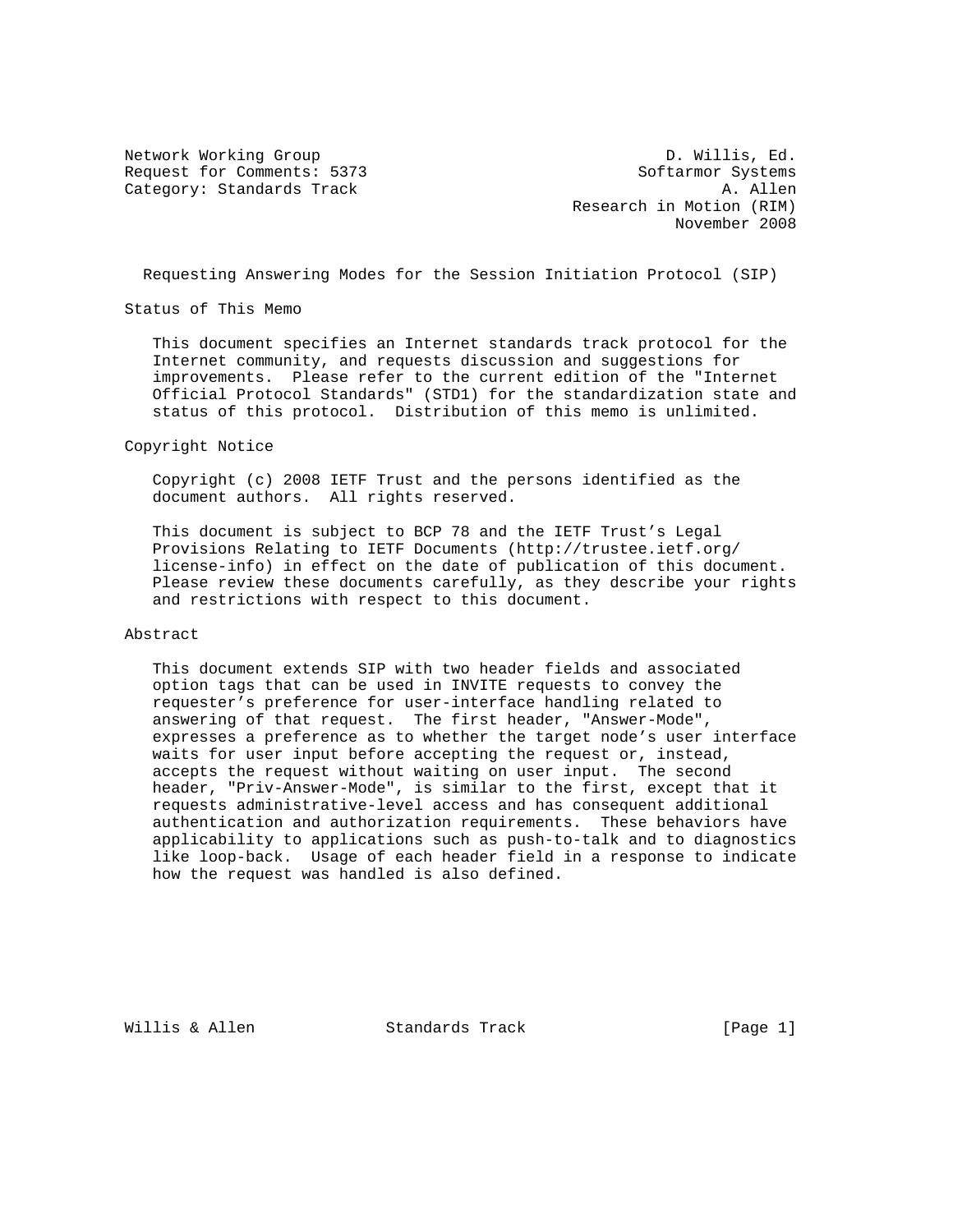| Table of Contents |  |  |  |
|-------------------|--|--|--|
|-------------------|--|--|--|

| 1 <sup>1</sup>                                                         | $\overline{\mathbf{3}}$ |
|------------------------------------------------------------------------|-------------------------|
|                                                                        | 5                       |
| Syntax of Header Fields and Option Tags<br>$2$ .                       | 5                       |
| Usage of the Answer-Mode and Priv-Answer-Mode Header Fields.<br>3.     | 6                       |
| Usage of the Answer-Mode and Priv-Answer-Mode Header<br>4 <sub>1</sub> |                         |
|                                                                        | $6\overline{6}$         |
| The Difference Between Answer-Mode and Priv-Answer-Mode.<br>4.1.       | $7\phantom{.0}$         |
|                                                                        | 9                       |
| 4.3. Procedures at User Agent Clients (UAC)                            | 9                       |
|                                                                        |                         |
| 4.3.2. REGISTER Transactions 9                                         |                         |
| 4.3.3. INVITE Transactions 10                                          |                         |
| 4.4. Procedures at Intermediate Proxies 12                             |                         |
| 4.4.1. General Proxy Behavior 12                                       |                         |
| 4.4.2. Issues with Automatic Answering and Forking 12                  |                         |
| 4.5. Procedures at User Agent Servers (UAS) 13                         |                         |
| INVITE Transactions 13<br>4.5.1.                                       |                         |
| Usaqe of the Answer-Mode and Priv-Answer-Mode Header<br>5.             |                         |
|                                                                        |                         |
| 5.1. Procedures at the UAS 14                                          |                         |
| 5.2. Procedures at the UAC 15                                          |                         |
|                                                                        |                         |
|                                                                        |                         |
|                                                                        |                         |
|                                                                        |                         |
| 7. Security Considerations 16                                          |                         |
| Attack Sensitivity Depends on Media Characteristics 17<br>7.1.         |                         |
| Application Design Affects Attack Opportunity 19<br>7.2.               |                         |
| Applying the Analysis 19<br>7.3.                                       |                         |
| Minimal Policy Requirement 21<br>7.4.                                  |                         |
|                                                                        |                         |
| Registration of Header Fields 22<br>8.1.                               |                         |
| Registration of Header Field Parameters 22<br>8.2.                     |                         |
| Registration of SIP Option Tags 22<br>8.3.                             |                         |
|                                                                        |                         |
|                                                                        |                         |
|                                                                        |                         |
| 10.2. Informative References 24                                        |                         |

Willis & Allen Standards Track [Page 2]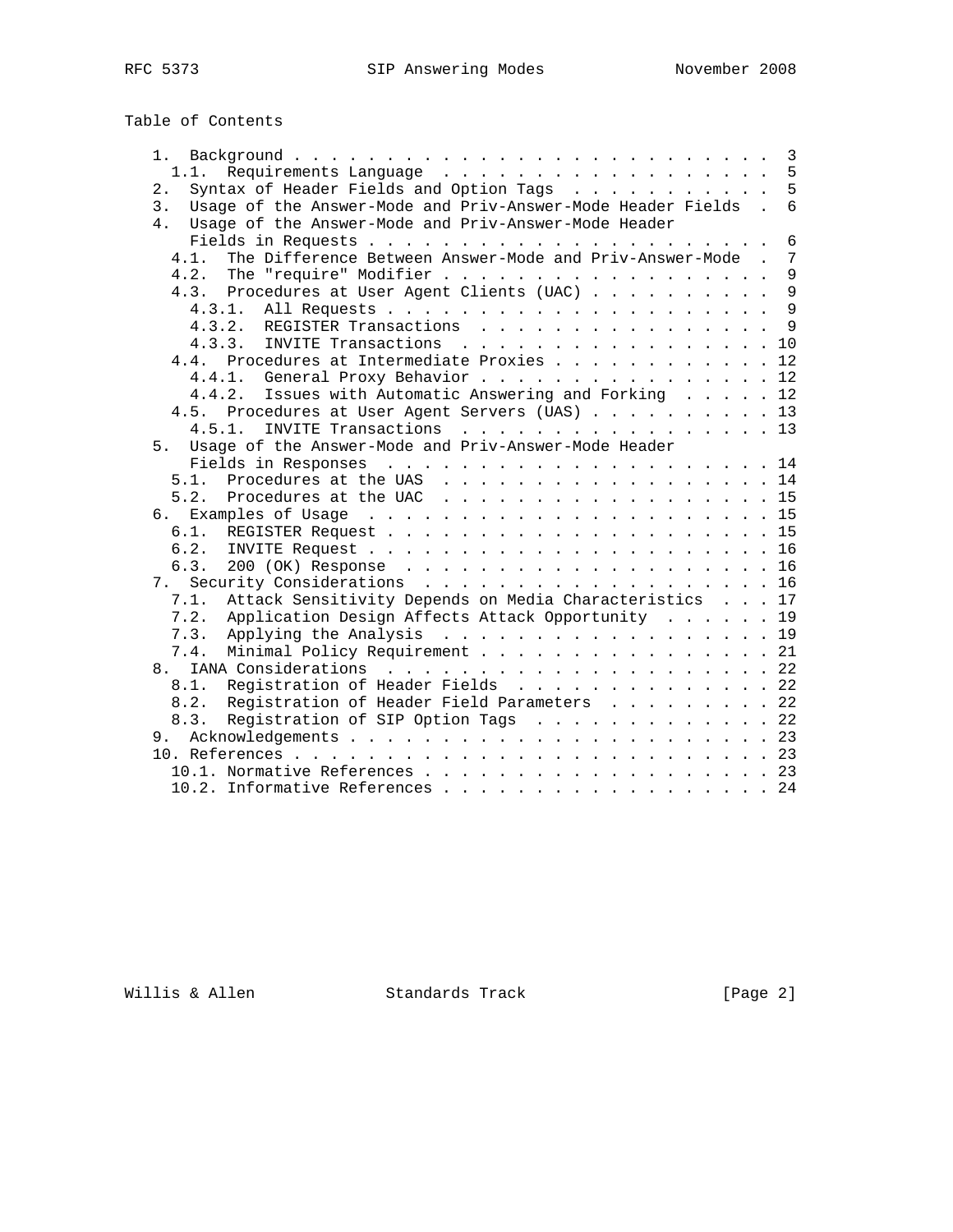# 1. Background

 The conventional model for session establishment using the Session Initiation Protocol (SIP, [RFC3261]) involves 1) sending a request for a session (a SIP INVITE) and notifying the user receiving the request, 2) acceptance of the request and of the session by that user, and 3) the sending of a response (SIP 200 OK) back to the requester before the session is established. Some usage scenarios deviate from this model, specifically with respect to the notification and acceptance phase. While it has always been possible for the node receiving the request to skip the notification and acceptance phases, there has been no standard mechanism for the party sending the request to specifically indicate a desire (or requirement) for this sort of treatment. This document defines a SIP extension header field that can be used to request specific treatment related to the notification and acceptance phase.

 The first usage scenario is the requirement for diagnostic loopback calls. In this sort of scenario, a testing service sends an INVITE to a node being tested. The tested node accepts and a dialog is established. But rather than establishing a two-way media flow, the tested node loops back or "echoes" media received from the testing service back toward the testing service. The testing service can then analyze the media flow for quality and timing characteristics. Session Description Protocol (SDP) usage for this sort of flow is described in [LOOPBACK]. In this sort of application, it might not be necessary that the human using the tested node interact with the node in any way for the test to be satisfactorily executed. In some cases, it might be appropriate to alert the user to the ongoing test, and in other cases it might not be.

 The second scenario is that of push-to-talk applications, which have been specified by the Open Mobile Alliance. In this sort of environment, SIP is used to establish a dialog supporting asynchronous delivery of unidirectional media flow, providing a user experience like that of a traditional two-way radio. It is conventional for the INVITES used to be automatically accepted by the called UA (User Agent), and the media is commonly played out on a loudspeaker. The called party's UA's microphone is not engaged until the user presses the local "talk" button to respond.

 A third scenario is the Private Branch Exchange (PBX) attendant. Traditional office PBX systems often include intercom functionality. A typical use for the intercom function is to allow a receptionist to activate a loudspeaker on a desk telephone in order to announce a visitor. Not every caller can access the loudspeaker, only the

Willis & Allen Standards Track [Page 3]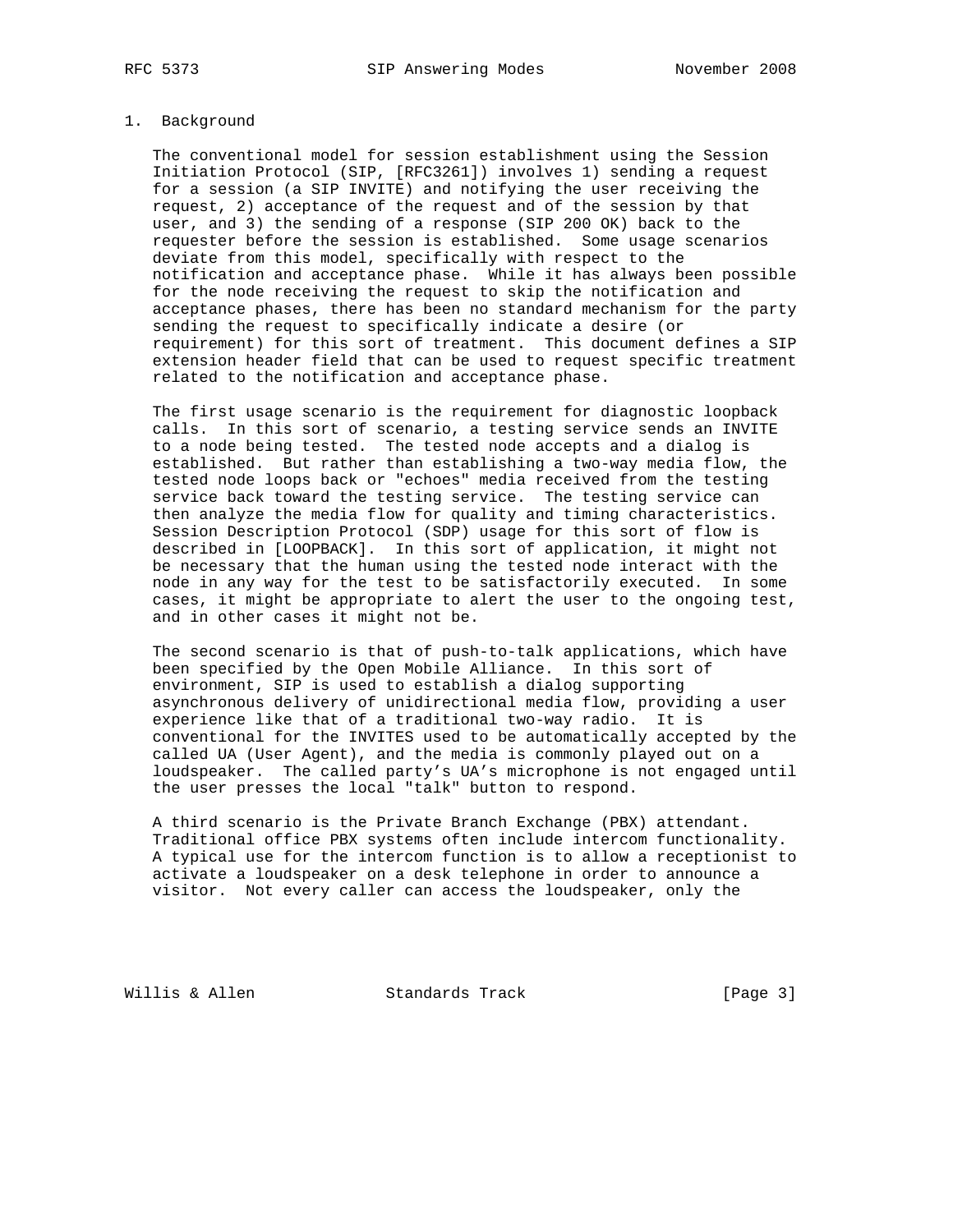receptionist or operator, and it is not expected that these callers will always want "intercom" functionality -- they might instead want to make an ordinary call.

 There are presumably many more use cases for the extensions defined in this specification, but this document was developed to specifically meet the requirements of these scenarios, or others with essentially similar properties.

 These sorts of mechanisms are not required to provide the functionality of an "answering machine" or "voice mail recorder". Such a device knows that it is expected to answer and does not require a SIP extension to support its behavior.

 Much of the discussion of this topic in working group meetings and on the mailing list dealt with differentiating "answering mode" from "alerting mode". Some early work did not make this distinction. We therefore proceed with the following definitions:

- o Answering Mode includes behaviors in a SIP UA relating to acceptance or rejection of a request that are contingent on interaction between the UA and the user of that UA after the UA has received the request. We are principally concerned with the user interaction involved in accepting the request and initiating an active session. An example of this might be pressing the "yes" button on a mobile phone.
- o Alerting Mode includes behaviors in a SIP UA relating to informing the user of the UA that a request to initiate a session has been received. An example of this might be activating the ring tone of a mobile phone.

 This document deals only with "Answering Mode". Issues relating to "Alerting Mode" are outside its scope.

 This document defines two SIP extension header fields: "Answer-Mode" and "Priv-Answer-Mode". These two extensions take the same parameters and operate in the same general way.

 The distinction between Answer-Mode and Priv-Answer-Mode relates to the level of authorization claimed by the User Agent Client (UAC) and verified and policed by the User Agent Server (UAS). Requests are usually made using Answer-Mode. Requests made using Priv-Answer-Mode request "privileged" treatment from the UAS. This mechanism is discussed in greater detail below, in Section 4.1.

Willis & Allen Standards Track [Page 4]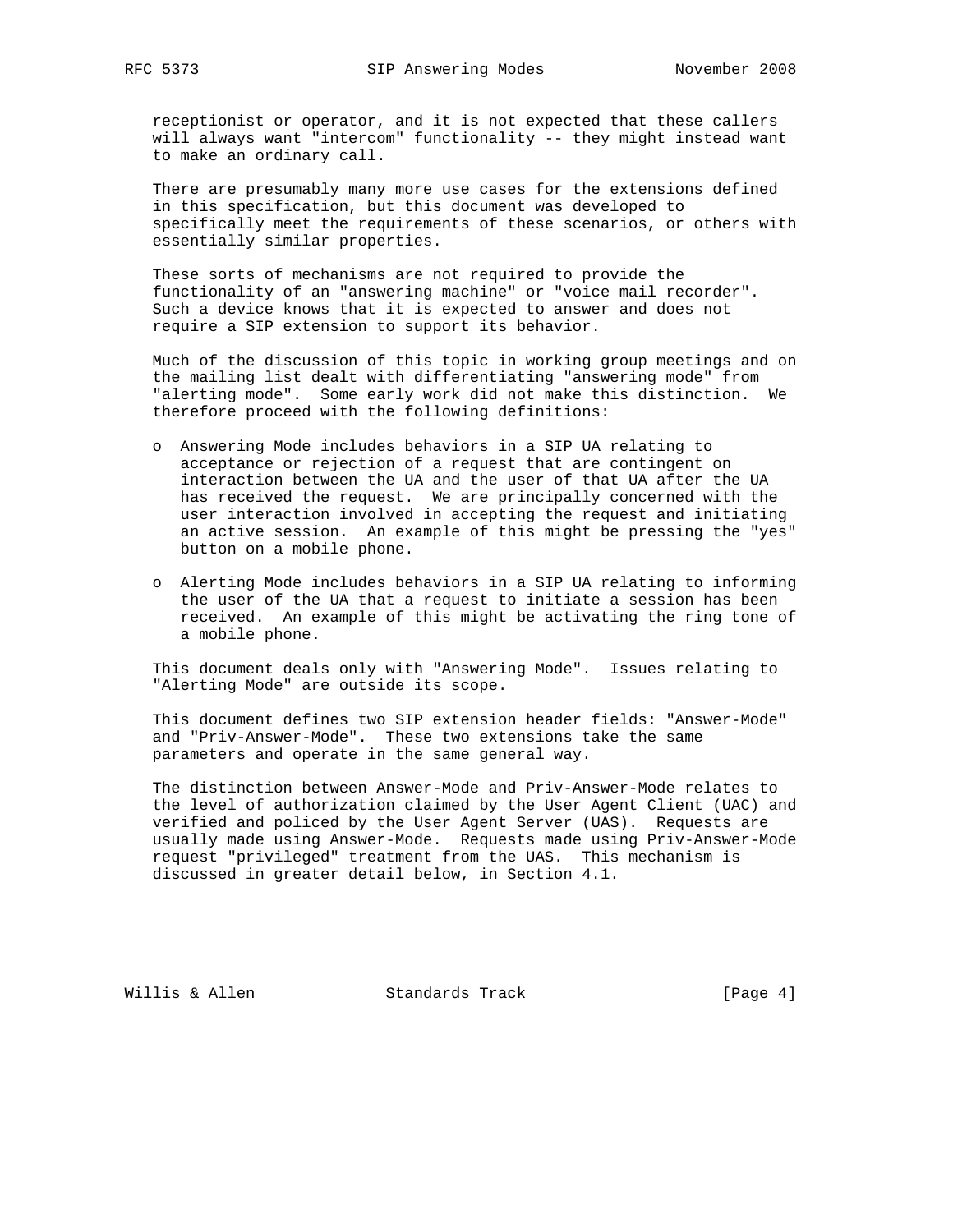Priv-Answer-Mode is not an assertion of privilege. Instead, it is a request for privileged treatment. This is similar to the UNIX model, where a user might run a command normally or use "sudo" to request administrative privilege for the command. Including "Priv-" is equivalent to prefixing a UNIX command with "sudo". In other words, a separate policy table (like "/etc/sudoers") is consulted to determine whether the user may receive the requested treatment.

This distinction is discussed in greater detail in Section 4.1.

1.1. Requirements Language

 The key words "MUST", "MUST NOT", "REQUIRED", "SHALL", "SHALL NOT", "SHOULD", "SHOULD NOT", "RECOMMENDED", "MAY", and "OPTIONAL" in this document are to be interpreted as described in [RFC2119].

2. Syntax of Header Fields and Option Tags

 The following syntax uses ABNF as defined in [RFC5234]. Further, it relies on the syntax for SIP defined in [RFC3261].

The syntax for the header fields defined in this document is:

- Answer-Mode = "Answer-Mode" HCOLON answer-mode-value \*(SEMI answer-mode-param)
- Priv-Answer-Mode = "Priv-Answer-Mode" HCOLON answer-mode-value \*(SEMI answer-mode-param)

answer-mode-value = "Manual" / "Auto" / token

answer-mode-param= "require" / generic-param

 The SIP option tag indicating support for this extension is "answermode".

 For implementors: SIP header field names and values are always compared in a case-insensitive manner. The pretty capitalization is just for readability.

 This syntax includes extension hooks ("token" for answer-mode values and "generic-param" for optional parameters) that could be defined in future. This specification defines only the behavior for the values given explicitly above. In order to provide forward compatibility, implementations MUST ignore unknown values.

Willis & Allen Standards Track [Page 5]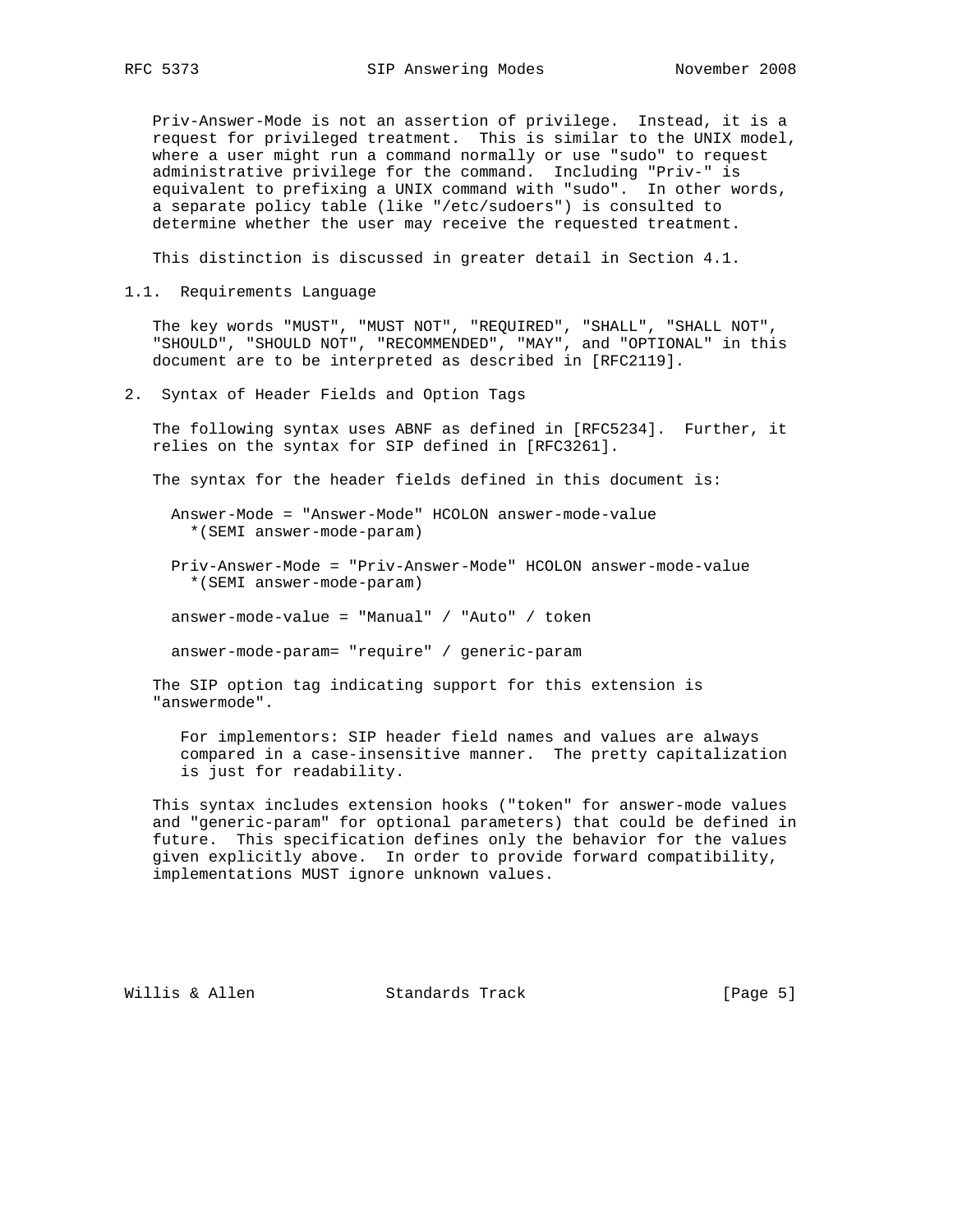3. Usage of the Answer-Mode and Priv-Answer-Mode Header Fields

 This document defines usage of the Answer-Mode and Priv-Answer-Mode header fields in initial (dialog-forming) SIP INVITE requests and in 200 (OK) responses to those requests. This document specifically does not define usage in any other sort of request or response, including but not limited to ACK, CANCEL, or any mid-dialog usage.

 This limitation stems from the intended usage of this extension, which is to affect the way that users interact with communications devices when requesting new communications sessions and when responding to such requests. This sort of interaction occurs only during the formation of a dialog and its initial usage, not during subsequent operations such as re-INVITE. However, the security aspects of the session initiation must be applied to changes in media description introduced by re-INVITES or similar requests. See Section 7.1 for further discussion of this issue.

4. Usage of the Answer-Mode and Priv-Answer-Mode Header Fields in Requests

 The Answer-Mode or Priv-Answer-Mode header field is used by a UAC in an INVITE request to invoke specific handling by the responding UAS; this handling is related to "automatic answering" functionality for any dialog resulting from that INVITE request. If no Answer-Mode or Priv-Answer-Mode header field is included in the request, answering behavior is at the discretion of the UAS, as it would be in the absence of this specification. The desired handling is indicated by the value of the Answer-Mode or Priv-Answer-Mode header field, as follows:

- Manual: The UAS is asked to defer accepting the request until the user of the UAS has interacted with the user interface (UI) of the UAS in such a way as to indicate that the user desires the UAS to accept the request.
- Auto: The UAS is asked to accept the request automatically, without waiting for the user of the UAS to interact with the UI of the UAS in such a way as to indicate that the user desires the UAS to accept the request.

 Each value of the Answer-Mode or Priv-Answer-Mode header field can include an optional parameter, "require". If present, this parameter indicates that the UAC would prefer that the UAS reject the request if the UAS is unwilling (perhaps due to policy) to answer in the mode requested, rather than answering in another mode. For example, this

Willis & Allen Standards Track [Page 6]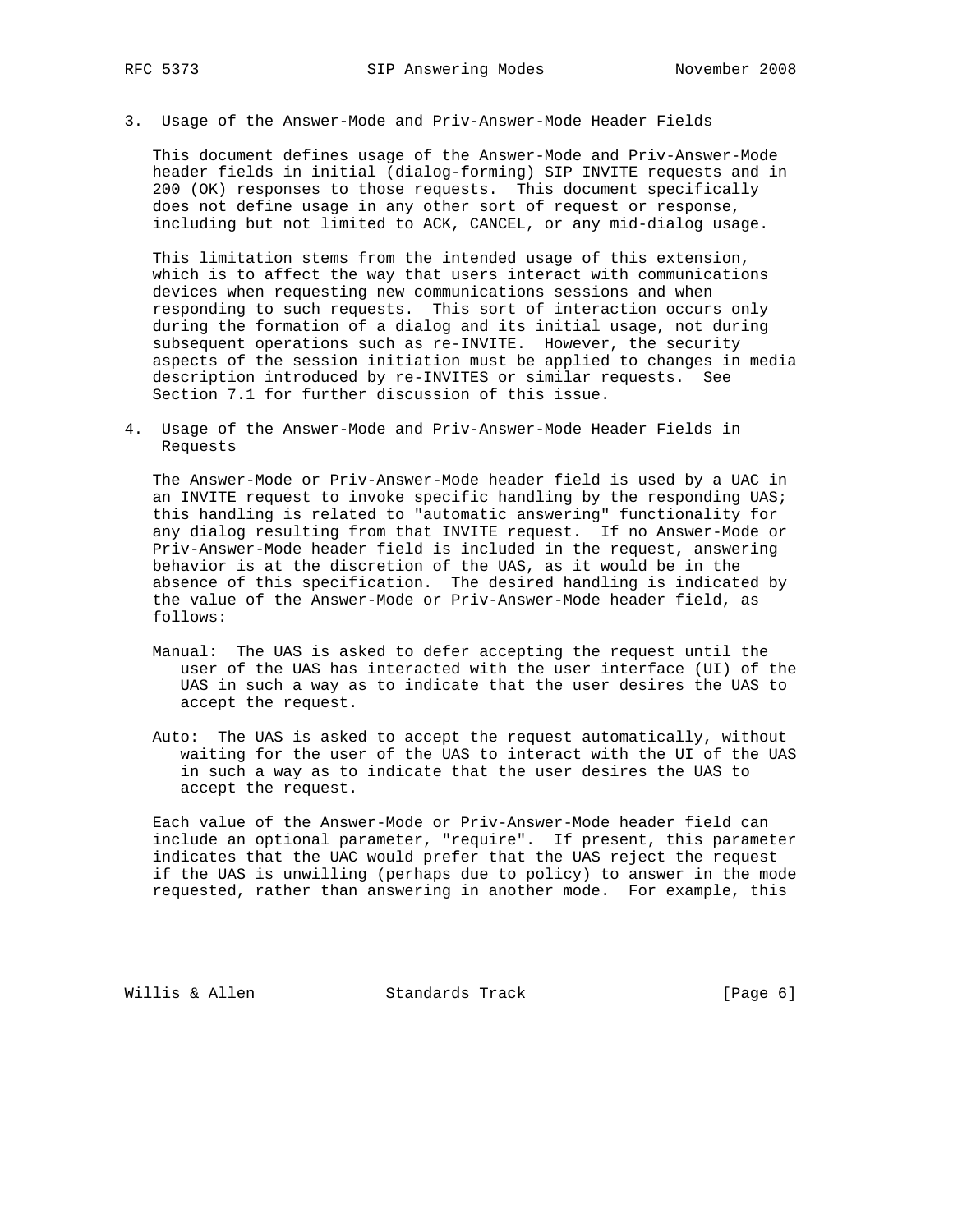parameter could be used to make sure that a test "loopback" call doesn't disturb a user who has configured her phone to manually answer even if the caller requests an automatic answer.

 The UAS is responsible for deciding how to honor this preference. In general, the UAS makes an authorization decision based on the authenticated identity presented in the request using authentication mechanisms such as SIP Digest Authentication [RFC3261], the SIP Identity mechanism [RFC4474], or (within the restricted networks for which it is suitable) the SIP mechanism for asserted identity within trusted networks [RFC3325]. When making an authorization decision, the UAS should also use authorization information or policy available to the UAS. This decision-making MUST consider the risk model of the media session corresponding to the request, and the UAS MUST NOT answer without user input in cases where the privacy or security of the user would be compromised as a result. Making this determination is a matter of system or application design, and cannot in general be addressed by having a set of functions that are configurable on or off. Specific discussion of media sessions and appropriate policy is discussed in Section 7.

# 4.1. The Difference Between Answer-Mode and Priv-Answer-Mode

 The functions of the Answer-Mode and Priv-Answer-Mode header fields are similar; they both ask that the UAS handle the request as specified by the header field's value (automatic or manual). The difference is in the way the requests interact with the UAS's policy. A typical UAS will have different policies for handling each header field. For example, assume that the user of a UAS has placed that UAS into "meeting mode", indicating that she is engaged in an important activity and does not wish to be spuriously interrupted. The UAS might disallow automatic answering for Answer-Mode requests while in "meeting mode". However, that UAS might allow automatic answering for requests made with Priv-Answer-Mode. There will probably be differences in authorization policy. For example, a UAS might be configured such that callers on the "friends" list are allowed to make requests using Answer-Mode but not Priv-Answer-Mode. That same UAS might be configured to only allow callers on the "administrators" list to use Priv-Answer-Mode. This is different from always basing the behavior on the identity of the calling party. For example, assume caller "Bob" is on both the "friends" list and "administrators" list. If Bob wants his request to be processed according to the regular policy, he uses Answer-Mode. If Bob wants his request to be processed under the more restrictive "privileged" policy, he uses Priv-Answer-Mode.

Willis & Allen Standards Track [Page 7]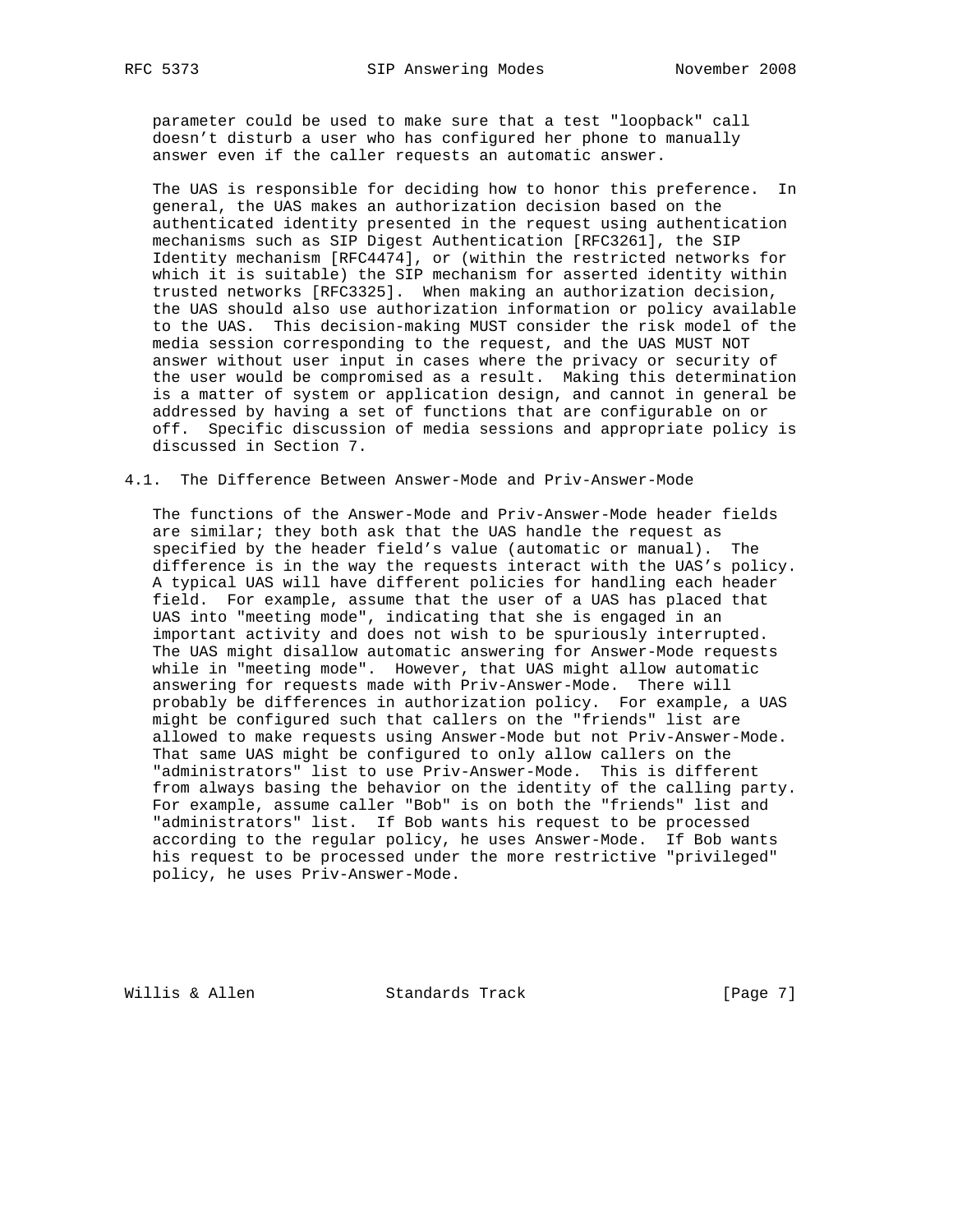A UAS SHOULD apply a stricter authorization policy to a request with Priv-Answer-Mode than it does to requests with Answer-Mode. The default policy SHOULD be to refuse requests containing Priv-Answer- Mode header fields unless the requester is authenticated and specifically authorized to make Priv-Answer-Mode requests. Failure to enforce such a policy leaves the user potentially vulnerable to abuses, as discussed in Section 7.

 The use case envisioned for Priv-Answer-Mode relates to handling urgent requests from authorized callers. For example, assume Larry is a limousine driver working with a fleet dispatcher. Larry likes to provide a quiet environment for his car, so his communicator is configured for manual answer mode for all non-privileged calls, including push-to-talk (Answer-Mode: Auto) calls. Each time he gets a call, Larry's communicator chimes softly to alert him to the call. If the circumstances permit it, Larry presses the communicator in order to accept the call, the communicator sends a 200 (OK) response, and the calling party's talk-burst is played out through the communicator's loudspeaker. This treatment is delivered to incoming requests that have an Answer-Mode header field having values of "Manual" or "Auto" (or no Answer-Mode header field at all), no matter who the caller is.

 Larry's fleet dispatch operator is familiar with this policy, and needs to inform Larry about a critical matter. The dispatch operator tries several times to push-to-talk call Larry (including Answer- Mode: Auto in the requests), but the calls aren't accepted because Larry has fallen asleep, and therefore isn't pressing his communicator to accept the call.

 The operator then presses his "urgent" button and calls Larry again. This time, the INVITE request carries a "Priv-Answer-Mode: Auto" header field. Larry's communicator checks the identity of the caller (using a SIP Identity assertion or functionally equivalent mechanism), and matches the operator's identity against the list of users allowed to do Priv-Answer-Mode. Since the operator is listed, the communicator immediately returns a 200 (OK) response accepting the call. The operator speaks, and the resulting talk-burst is summarily played out the loudspeaker on Larry's communicator, waking him up.

 The effect of requesting Priv-Answer-Mode is different than the effect of simply granting higher privilege to an Answer-Mode request based on the requester's identity and corresponding authorization level. This distinction is what allows the fleet operator to make polite (Answer-Mode: Auto) requests to Larry under normal conditions, and receive different handling (Priv-Answer-Mode: Auto) for a request having greater urgency.

Willis & Allen Standards Track [Page 8]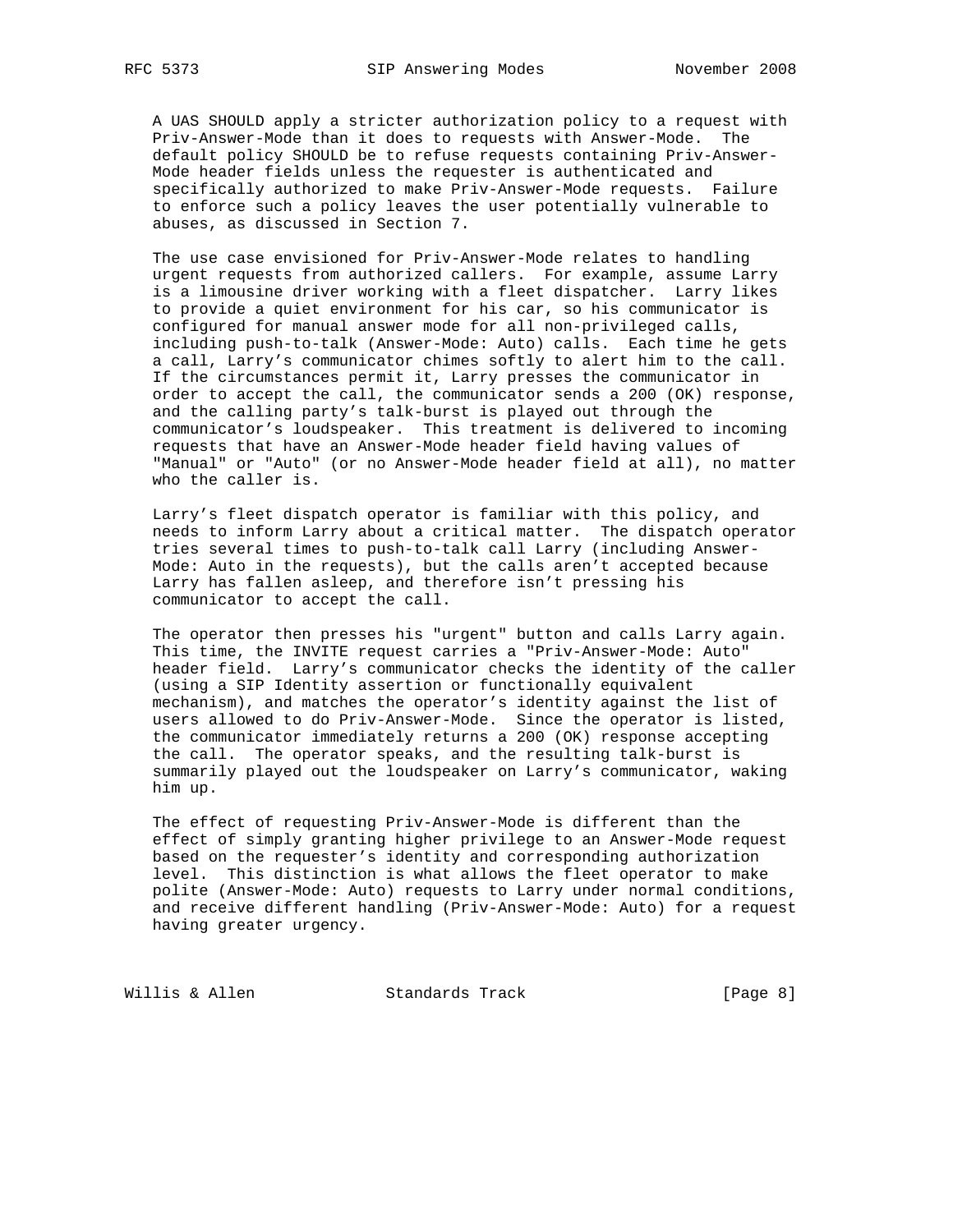In normal operations, only one of either Answer-Mode or Priv-Answer- Mode would be used in an INVITE request. If both are present, the UAS will first test the authorization of the requester for Priv- Answer-Mode and, if authorized, process the request as if only Priv- Answer-Mode had been included. If the requester is not authorized for Priv-Answer-Mode, then the UAS will process the request as if only Answer-Mode had been included.

### 4.2. The "require" Modifier

 Both Answer-Mode and Priv-Answer-Mode allow a modifier of "require" (example: "Priv-Answer-Mode: Auto;require"). This modifier does not influence the UAS's policy in choosing whether to answer manually or automatically. The UAS decides whether or not to answer automatically based on other aspects of the request. The "require" modifier is only evaluated after the UAS has selected an answering mode. If the UAS's policy has resulted in an answering mode that is different from that specified in the request, the presence of the "require" modifier asks the UAS to reject the call. In the given example, the UAS is being asked to answer automatically if the caller is authorized for automatic answering under the "privileged" policy, and to reject the call (rather than answering manually) if the caller is not authorized for this mode. This is discussed in more depth in Section 4.5.

### 4.3. Procedures at User Agent Clients (UAC)

4.3.1. All Requests

 A UA supporting the Answer-Mode and Priv-Answer-Mode header fields SHOULD indicate its support by including an option tag of "answermode" in the Supported header field of all requests it sends.

## 4.3.2. REGISTER Transactions

 To indicate that it supports the answer-mode negotiation feature, a UA MAY include an extensions parameter with a value that includes "answermode". Example:

;extensions="answermode,100rel,gruu"

 in the Contact header field of its REGISTER requests. This usage of feature tags is described in [RFC3840].

Willis & Allen Standards Track [Page 9]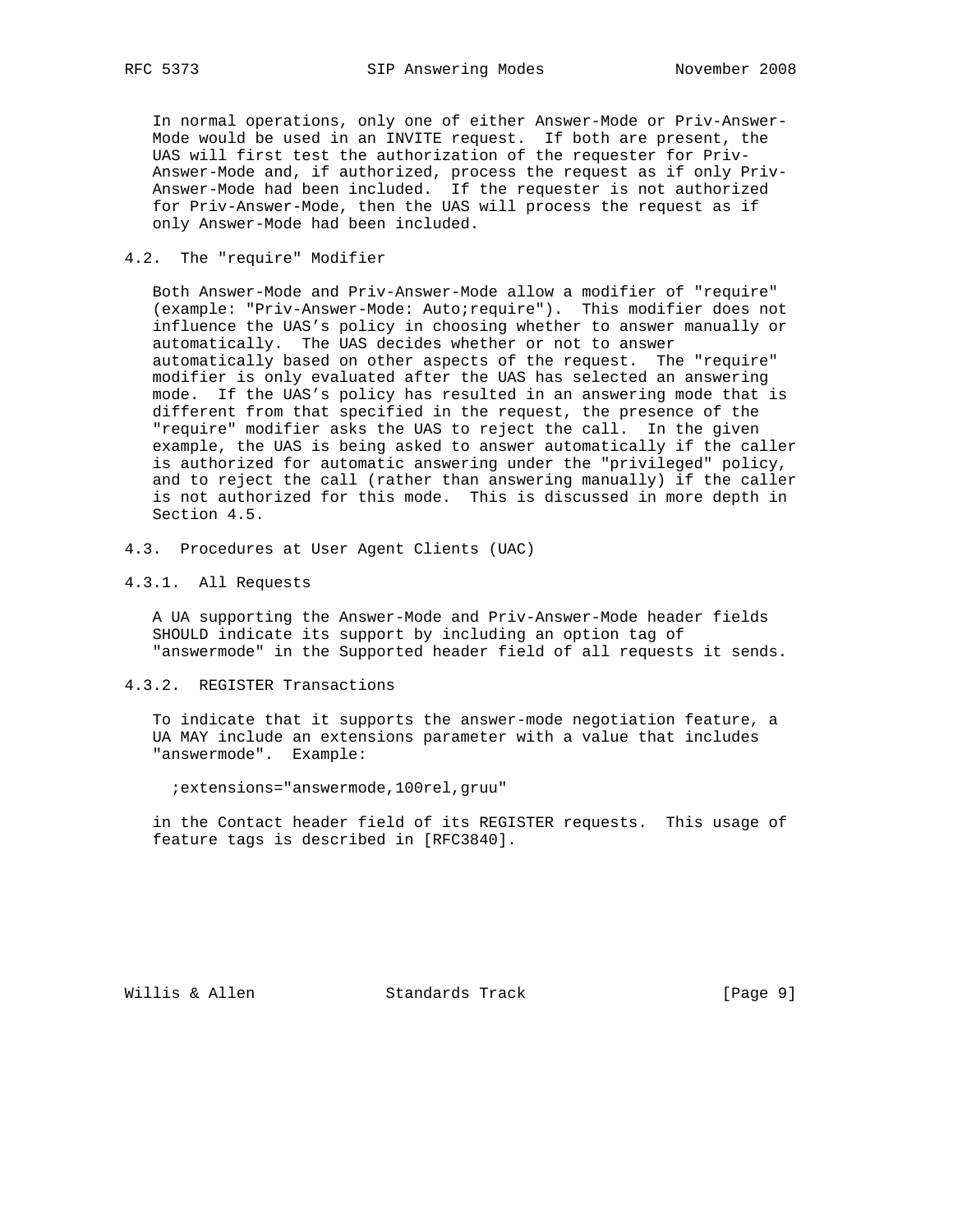If a UA is dependent on support for callee capabilities in the registrar, it MAY include a Require header field with the value "pref" in its REGISTER request. This will cause the registrar to reject the request if the registrar does not support callee capabilities and caller preferences. Example:

Require: pref

# 4.3.3. INVITE Transactions

 A UAC supporting this specification MAY include an Answer-Mode or Priv-Answer-Mode header field in an INVITE where it wishes to influence the answering mode of the responding UAS.

 Note: This is meaningful only in initial or dialog-forming INVITE requests. Answer-Mode and Priv-Answer-Mode header fields appearing in other requests are ignored. In general, if the request would not normally result in a notification to the user and acceptance by that user (for example, "ringing" and "answering"), then these extensions are not applicable.

 To request that the UAS answer only after having interacted with its user and receiving an affirmative instruction from that user, the UAC includes an Answer-Mode or Priv-Answer-Mode header field having a value of "Manual". Example:

Answer-Mode: Manual

 To request that the UAS answer manually, and ask that it reject the INVITE request if unable or unwilling to answer manually, the UAC includes an Answer-Mode or Priv-Answer-Mode header field having a value of "Manual" and a parameter of "require". Example:

Answer-Mode: Manual;require

 To request that the UAS answer automatically without waiting for input from the user, the UAC includes an Answer-Mode or Priv-Answer- Mode header field having a value of "Auto". Example:

Answer-Mode: Auto

 To request that the UAS answer automatically, and ask that it reject the INVITE request if unable or unwilling to answer automatically, the UAC includes an Answer-Mode or Priv-Answer-Mode header field having a value of "Auto" and a parameter of "require". Example:

Answer-Mode: Auto;require

Willis & Allen Standards Track [Page 10]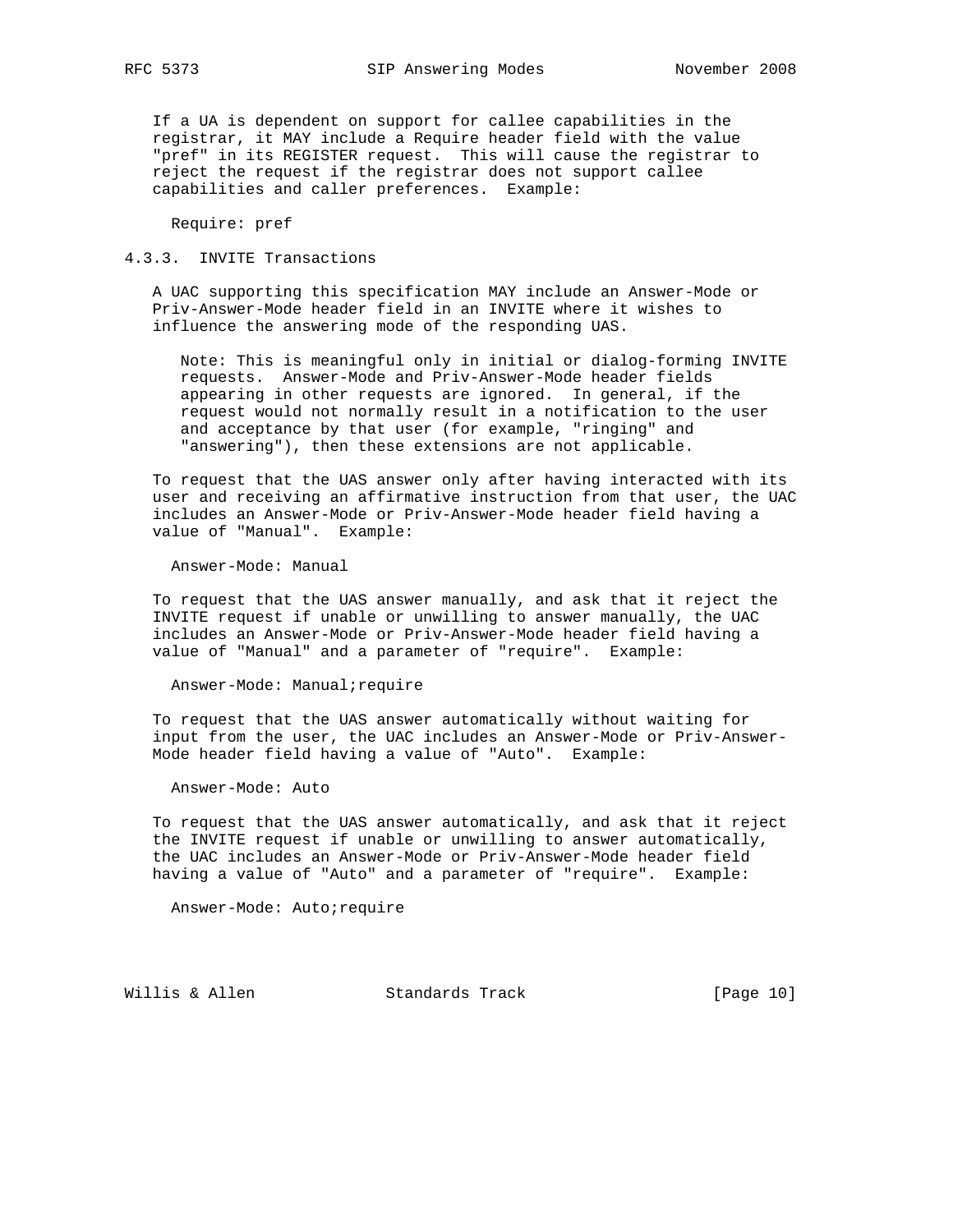To require that the UAS either support this extension or reject the request, the UAC includes a Require header field having the value "answermode". This does not actually force the UAS to automatically answer, it just requires that the UAS either understand this extension or reject the request. We do not have a SIP negotiation technique to force specific behavior. Rather, the desired behavior is indicated in the SIP extension itself. Example:

Require: answermode

 To request that retargeting proxies in the path preferentially select targets that have indicated support for this extension in their registration, a UAC includes an Accept-Contact header field with an extensions parameter having a value of "answermode". This usage of Accept-Contact is described in [RFC3841]. This would normally be used in conjunction with the "Require: answermode" header field as described above. Example:

 Require: answermode Accept-Contact: \*;extensions="answermode";methods="INVITE"

 To request that retargeting proxies in the path do not select targets that have indicated non-support for this extension in their registration, a UAC includes an Accept-Contact header field with an extensions parameter having a value of "answermode" and an option field of "require". This usage of Accept-Contact is described in [RFC3841]. This would normally be used in conjunction with the "Require: answermode" header field as described above. Example:

 Require: answermode Accept-Contact: \*;extensions="answermode"; methods="INVITE";require

 To request that retargeting proxies in the path exclusively select targets that have indicated support for this extension in their registration, a UAC includes an Accept-Contact header field extensions parameter having a value of "answermode" and options of "require" and "explicit". This usage of Accept-Contact is described in [RFC3841]. This would normally be used in conjunction with the "Require: answermode" header field as described above. Example:

 Require: answermode Accept-Contact: \*;extensions="answermode"; methods="INVITE";require;explicit

Willis & Allen Standards Track [Page 11]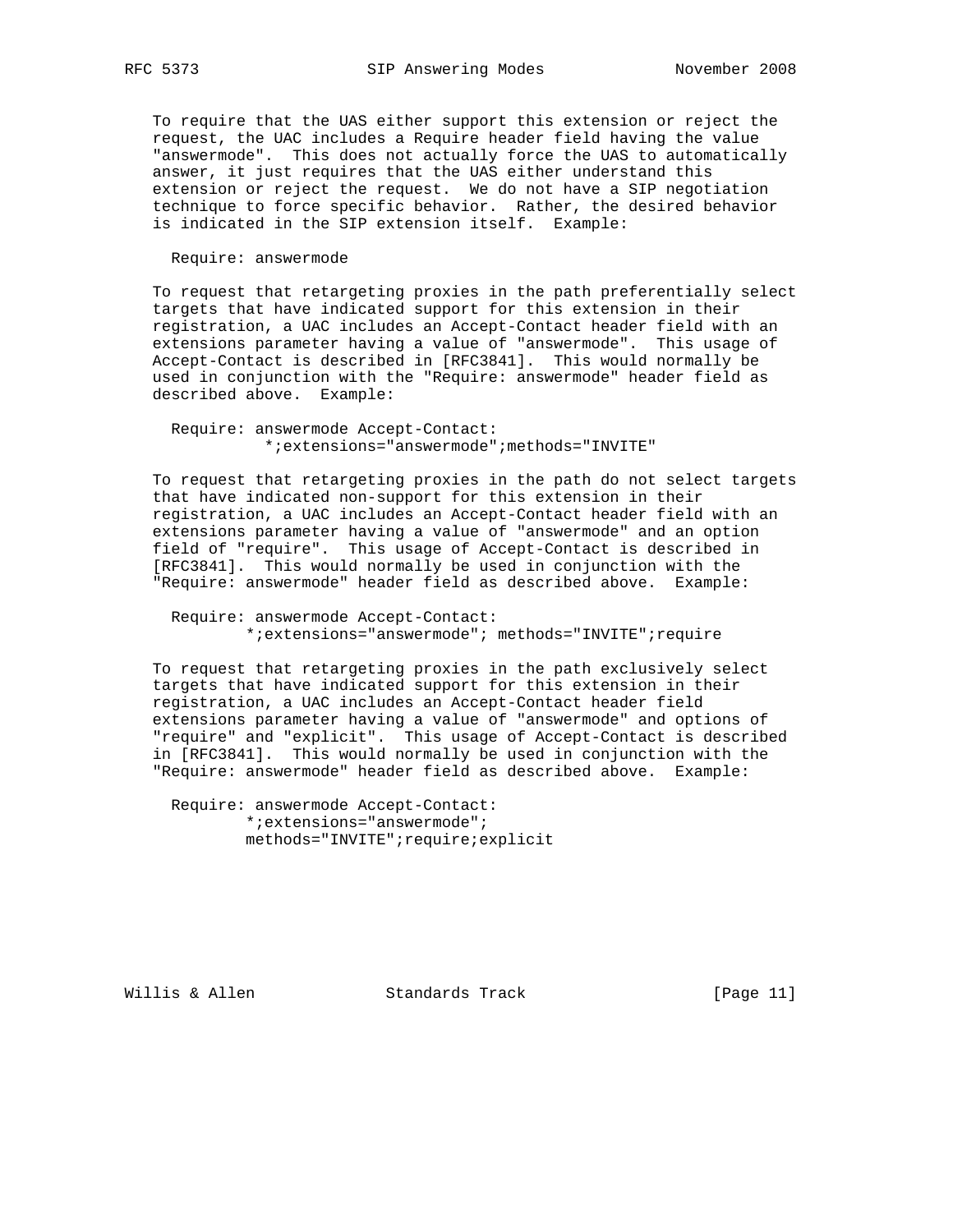# 4.4. Procedures at Intermediate Proxies

### 4.4.1. General Proxy Behavior

 The general procedure at all intermediate proxies, including the UAC's serving proxy or proxies and the UAS's serving proxy or proxies, is to ignore the Answer-Mode header field. However, the serving proxies (proxies responsible for resolving an address-of record (AOR) into a registered contact) MAY exercise control over the requested answer mode, either inserting or deleting an Answer-Mode or Priv-Answer-Mode header field or altering the value of an existing header field, in accord with local policy. This could result in behavior that is inconsistent with user expectations (such as having a call that was intended to be a diagnostic loopback answered by a human) and consequently proxies MUST NOT insert, delete, or alter Answer-Mode or Priv-Answer-Mode header fields unless explicitly authorized to do so by an external agreement between the proxy operator and the user of the UA that the proxy is serving. These serving proxies MAY also reject a request according to local policy and, if they do so, SHOULD use the rejection codes as specified below for the UAS.

#### 4.4.2. Issues with Automatic Answering and Forking

 One of the well-known issues with forking is the problem of multiple acceptance. If an INVITE request is forked to several UASs and more than one replies with a 200 (OK) response, the conventional approach is to continue the dialog with the first respondent and tear down the dialog (using BYE requests) with all other respondents.

 While this problem exists without an auto-answer negotiation capability, it is apparent that widespread adoption of UAs that engage in auto-answer behavior will exacerbate the multiple acceptance problem. Consequently, systems designers need to take this aspect into consideration. In general, auto-answer is NOT RECOMMENDED in environments that include parallel forking.

 As an alternative, it might be reasonable to use a variation on manual-answer combined with no alerting and early media. In this approach, the initial message or talk-burst is transmitted as early media to all recipients, where it is displayed or played out. Any response utterance (pushing the transmit key and talking) from the user of a UAS following this would serve as an "acceptance", resulting in a 200 (OK) response being transmitted by their UAS. Consequently, the race-condition for acceptance would be limited to the subset of UAs actually responding under user control, rather than the full set of UAs to which the request was forked.

Willis & Allen Standards Track [Page 12]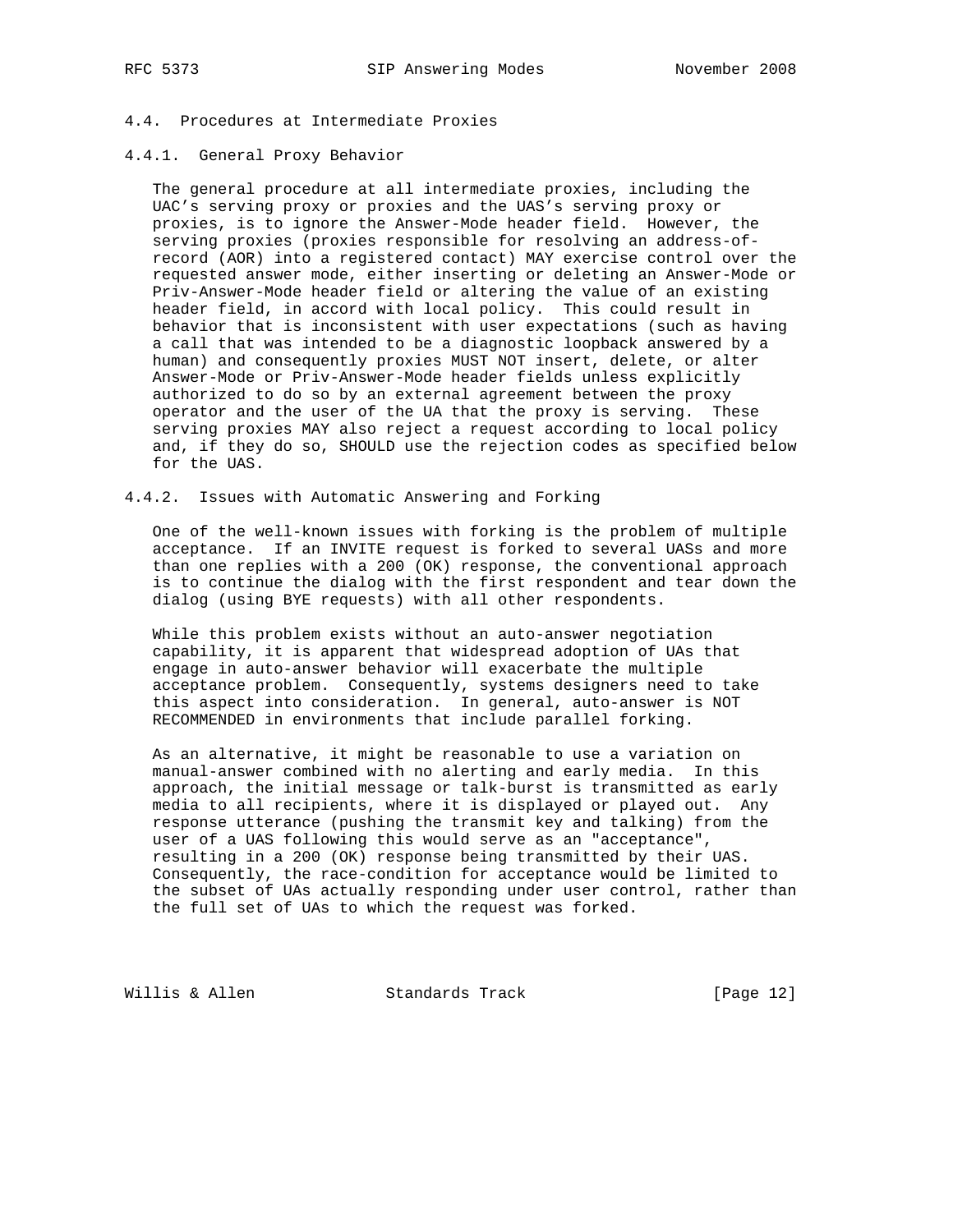Another alternative would be to use dynamic conferencing instead of forking. In this approach, instead of forking the request, a conference would be initiated and all registered UAs invited into that conference. The mixer attached to the conference would then mediate traffic flows appropriately.

# 4.5. Procedures at User Agent Servers (UAS)

# 4.5.1. INVITE Transactions

 For a request having an Answer-Mode value of "Manual" and not having an Answer-Mode parameter of "require", the UAS SHOULD defer accepting the request until the user of the UAS has confirmed willingness to accept the request. This behavior MAY be altered as needed for unattended UASs or other local characteristics or policy. For example, an auto-attendant or Public Switched Telephone Network (PSTN) gateway system that always answers automatically would go ahead and answer, despite the presence of the "Manual" Answer-Mode header field value.

 For a request having an Answer-Mode value of "Manual" and an Answer- Mode parameter of "require", the UAS MUST defer accepting the request until the user of the UAS has confirmed willingness to accept the request. If the UAS is not capable of answering the request in this "Manual" mode or is unwilling to do so, it MUST reject the request, SHOULD do so with a "403 (Forbidden)" response, and MAY include a reason phrase of "manual answer forbidden".

 For a request having an Answer-Mode value of "Auto", the UAS SHOULD, if the calling party is authenticated and authorized for automatic answering, accept the request without further user input. The UAS MAY, according to local policy or user preferences, treat this request as it would treat a request having an Answer-Mode with a value of "Manual" or having no Answer-Mode header field. If the calling party is not authenticated and authorized for automatic answer, the UAS MAY either handle the request as per "manual", or reject the request. If the UAS rejects the request, it SHOULD do so with a "403 (Forbidden)" response, and MAY include a reason phrase of "automatic answer forbidden". There may be an interaction with [RFC3261] section 23.2, which in some cases requires user validation of certificates used for S/MIME. Since this places the same interrupt burden on the user as would manually answering the request, a UAS experiencing this requirement for user validation of a request that requires automatic answering SHOULD reject the request with a "403 (Forbidden)" response and MAY include a reason phrase of "certificate validation requires user input not compatible with automatic answer."

Willis & Allen Standards Track [Page 13]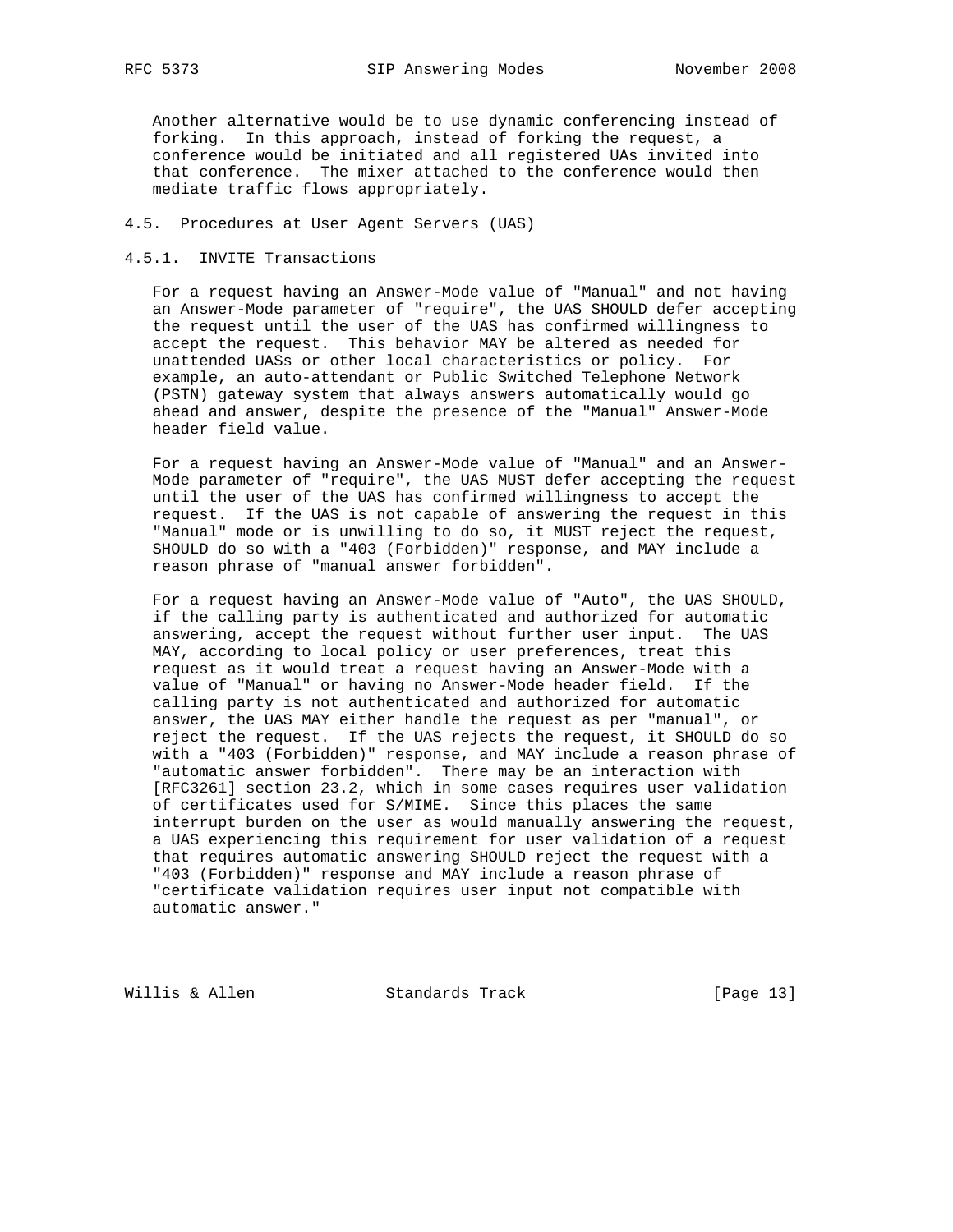For a request having an Answer-Mode value of "Auto" and an Answer- Mode parameter of "require", the UAS SHOULD, if the calling party is authenticated and authorized for automatic answering, accept the request. The UAS MUST NOT allow "manual" answer of this request, but MAY reject it. If, for whatever reason, the UAS chooses not to accept the request automatically, the UAS MUST reject the request, SHOULD do so with a "403 (Forbidden)" response, and MAY include a reason phrase of "automatic answer forbidden".

 Similar behavior applies for Priv-Answer-Mode, except that the policy for authorization may be different (and generally more stringent).

5. Usage of the Answer-Mode and Priv-Answer-Mode Header Fields in Responses

 The Answer-Mode or Priv-Answer-Mode header field can be inserted by a UAS into a response in order to indicate how it handled the associated request with respect to automatic answering functionality. The UAC might use this information to inform the user or otherwise adapt the behavior of the user interface. The handling is indicated by the value of the header field, as follows:

- Manual: The UAS responded after the user of the UAS interacted with the user interface (UI) of the UAS in such a way as to indicate that the user desires the UAS to accept the request.
- Auto: The UAS responded automatically, without waiting for the user of the UAS to interact with the UI of the UAS in such a way as to indicate that the user desires the UAS to accept the request.

 The Answer-Mode and Priv-Answer-Mode header fields, when used in responses, are only valid in a 200 (OK) response to an INVITE request.

5.1. Procedures at the UAS

 A UAS supporting this specification inserts an Answer-Mode or Priv- Answer-Mode header field into the 200 (OK) response to an INVITE request when it wishes to inform the UAC as to whether the request was answered manually or automatically. It is reasonable for a UAS to assume that if the UAC included an Answer-Mode header field in the request, it would probably like to see an Answer-Mode header field in the response. The full rationale for including or not including this header field in a response is outside of the scope of this specification, and is sensitive to the privacy concerns of the user of the UAS. For example, informing the calling party that a call was answered manually might reveal the presence of an "actual human" at the responding UAS. While in the general case the ensuing

Willis & Allen Standards Track [Page 14]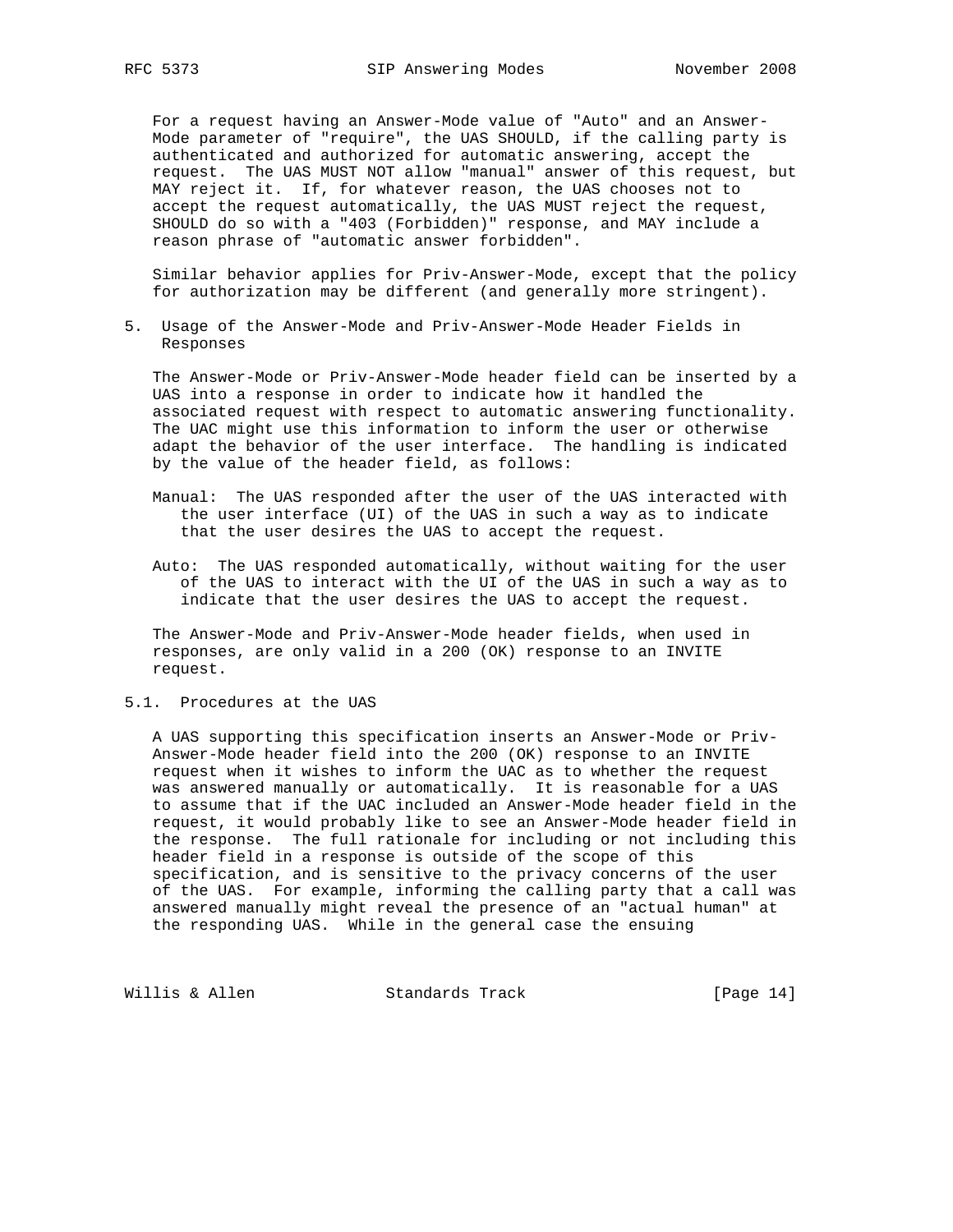conversation would also reveal this same information, there might be cases where this information might need to be protected. Consequently, UASs supporting this specification SHOULD include appropriately configurable policy mechanisms for making this determination, and the default configuration SHOULD be to exclude this header field from responses.

5.2. Procedures at the UAC

 A UAC MAY use the value of the Answer-Mode or Priv-Answer-Mode header field, if present, to adapt the user interface and/or inform the user about the handling of the request. For example, the user of a push to-talk system might speak differently if she knows that the called party answered "in person" vs. having the call blare out of an unattended speaker phone.

6. Examples of Usage

 The following examples show Bob registering a contact that supports the negotiation of answering mode. Alice then calls Bob with an INVITE request, asking for automatic answering and explicitly asking that the request not be routed to contacts that have not indicated support for this extension. Further, Alice requires that the request be rejected if Bob's UA does not support negotiation of answering mode. Bob replies with a 200 (OK) response indicating that the call was answered automatically.

 The Content-Length header field shown in the examples contains a placeholder "..." instead of a valid Content-Length. Furthermore, the SDP bodies that would be expected in the INVITE requests and 200 (OK) responses are not shown.

# 6.1. REGISTER Request

 In the following example, Bob's UA is registering and indicating that it supports the answermode extension.

 REGISTER sip:example.com SIP/2.0 From: Bob<sip:bob@example.com> To: Bob <sip:bob@example.com> CallID: hh89as0d-asd88jkk@cell-phone.example.com CSeq: 1 REGISTER Contact: sip:cell-phone.example.com; ;audio ;+sip.extensions="answermode" ;methods="INVITE,BYE,OPTIONS,CANCEL,ACK" ;schemes="sip"

Willis & Allen Standards Track [Page 15]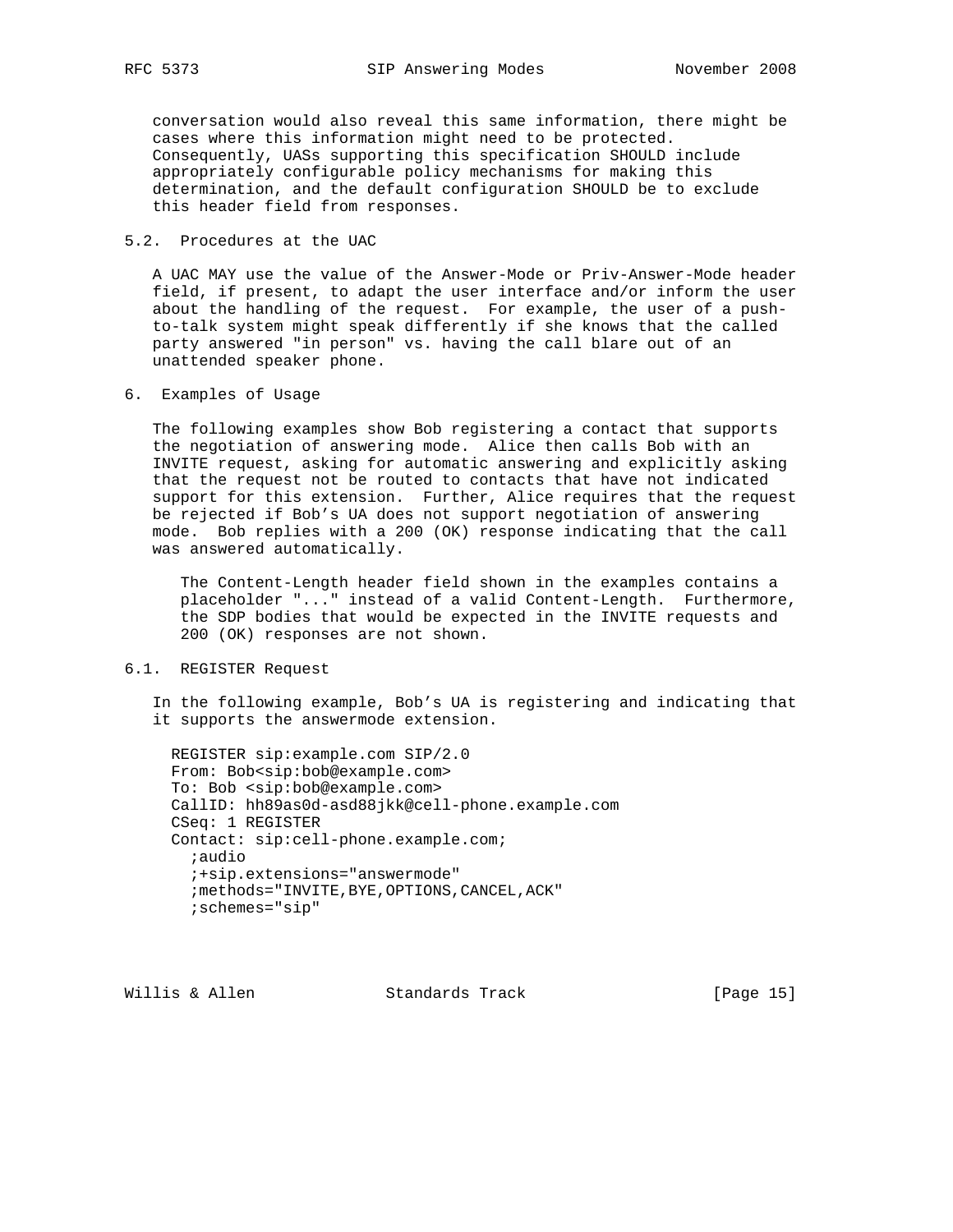# 6.2. INVITE Request

 In this example, Alice is calling Bob and asking Bob's UA to answer automatically. However, Alice is willing for Bob to answer manually if Bob's policy is to prefer manual answer, so Alice does not include a ";require" modifier on "Answer-Mode: Auto".

 INVITE sip:bob@example.com SIP/2.0 Via: SIP/2.0/TCP client-alice.example.com:5060; branch=z9hG4bK74b43 Max-Forwards: 70 From: Alice <sip:alice@atlanta.example.com>;tag=9fxced76sl To: Bob <sip:bob@example.com> Call-ID:3848276298220188511@client-alice.example.com CSeq: 1 INVITE Contact: <sip:alice@client.atlanta.example.com;transport=tcp> Require: answermode Accept-contact:\*;require;explicit;extensions="answermode" Answer-Mode: Auto Content-Type: application/sdp Content-Length: ...

# 6.3. 200 (OK) Response

 Here, Bob has accepted the call and his UA has answered automatically, which it indicates in the 200 (OK) response.

```
 SIP/2.0 200 OK
Via: SIP/2.0/TCP client-alice.example.com:5060; branch=z9hG4bK74b43
From: Alice <sip:alice@example.com>;tag=9fxced76sl
To: Bob <sip:bob@example.com>;tag=8321234356
Call-ID: 3848276298220188511@client-alice.example.com
CSeq: 1 INVITE
Contact: <sip:bob@client.biloxi.example.com;transport=tcp>
Answer-Mode: Auto
Content-Type: application/sdp
Content-Length: ...
```
7. Security Considerations

 This specification adds the ability for a UAC to request potentially risky user interface behavior relating to the acceptance of an INVITE request by the UAS receiving the request. Specifically, the UAC can request that the UAS accept the request without input to the UAS by the user of the UAS (Answer-Mode: Auto).

 There are several attacks possible here -- the most obvious being the ability to turn a phone into a remote listening device without its user being aware. Additional potential attacks include reverse

Willis & Allen Standards Track [Page 16]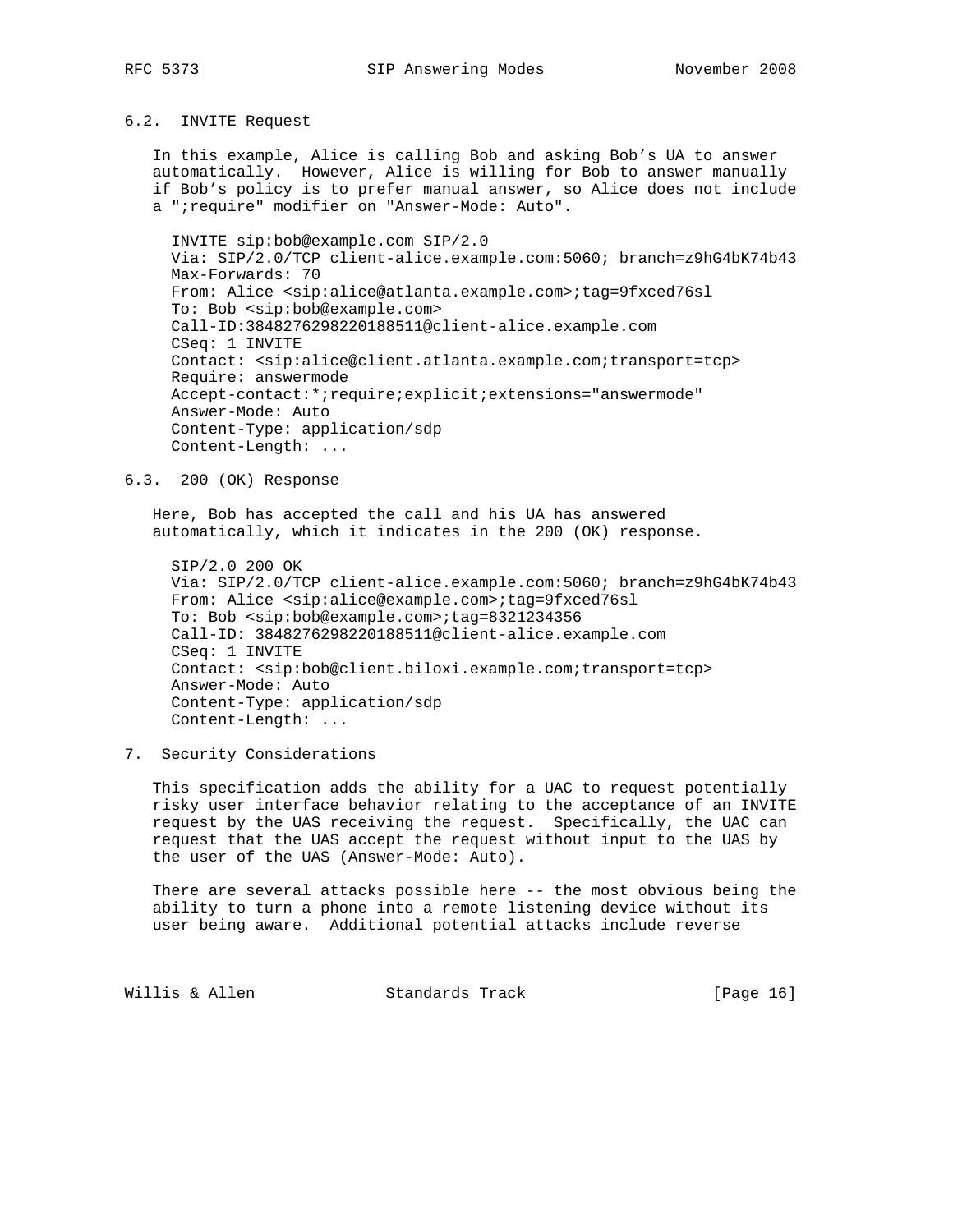charge fraud, unsolicited push-to-talk communications (spam over push-to-talk (SPTT)), playout of obnoxious noises (the "whoopee cushion" attack), battery-rundown denial of service, "forced busy" denial of service, running up the victim's data transport bill, and phishing via session insertion (where an ongoing session is replaced by another without the victim's awareness).

 Since SIP implementations do not commonly implement end-to-end message protections, this specification is completely dependent on transitive security across SIP proxies. Any misbehaving proxy can insert, delete, and/or alter the contents of the Answer-Mode and Priv-Answer-Mode header fields, and in general can do so without being noticed by either the UAC or UAS. Consequently, it is critical that any proxies in the path be not only trusted, but worthy of that trust. While proxies do not generally intentionally insert, delete, or alter the Answer-Mode and Priv-Answer-Mode header fields, this specification does note a use case for such manipulation by proxies acting on behalf of the user of a UAC or UAS that has limited support for the authentication or policy enforcement needed to securely exercise these extensions. Proxies that perform such extension sensitive manipulation MUST therefore provide complete policy enforcement, as per the minimal policy discussed in Section 7.4.

 The existing body of SIP work provides strong capabilities for authentication of requests, prevention of man-in-the-middle attacks, protection of the privacy and integrity of media flows, and so on (although as noted above, these capabilities usually rely on transitive trust across proxies). The behaviors added by the extensions in this document raise additional possibilities for attacks against media flows not completely addressed by existing SIP work, and therefore require analysis in this document.

Media attacks can be loosely categorized as:

- Insertion: Media is inserted into and played out by the victim UA without consent of the UA's user.
- Interception: The victim UA's media acquisition facility (such as a microphone or camera) is activated, producing a media stream, without the consent of the UA's user.
- 7.1. Attack Sensitivity Depends on Media Characteristics

 The danger of abuse varies greatly depending on the media characteristics of the session being established. Since the expressive range of media sessions that can be established by SIP is

Willis & Allen Standards Track [Page 17]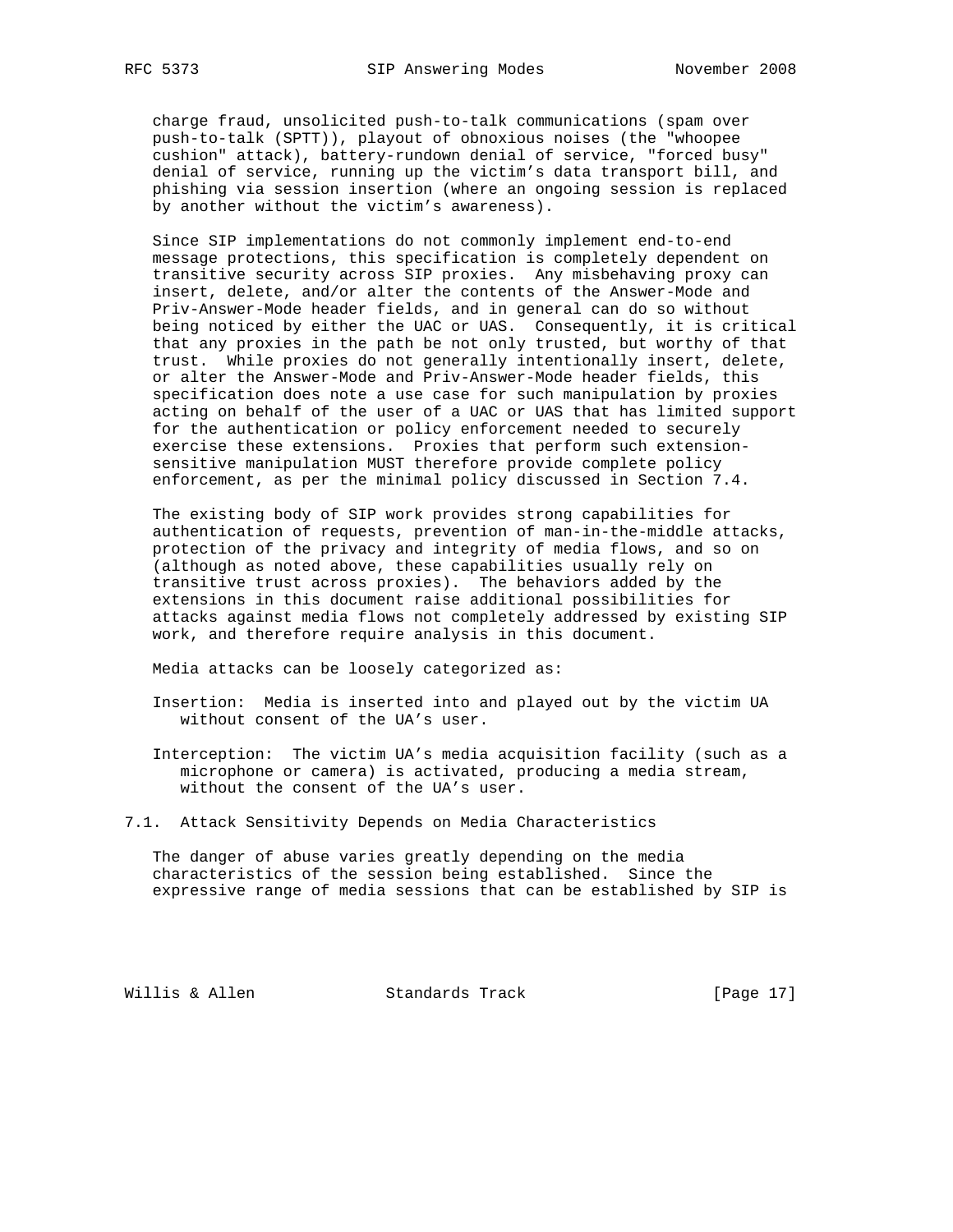unbounded, we might find it more effective to model loose categories of media modality rather than explicitly describing every possible scenario. Security analysis can then be applied per modality.

The media modalities of interest appear to be:

- UAC-sourced (Inbound) Unidirectional Media Insertion: Sensitive media flows from the UAC and is rendered by the UAS, annoying the user of the UAS or disrupting the function of the UAS. We refer to this as the "whoopee-cushion" attack because of its utility in replicating the rude-noise-making seat cushion. The danger of this attack is quite literally amplified by a loudspeaker apparatus attached to the victim UAS. Media that has minimal secondary implication (such as sending a move in a chess game to a computer that isn't running a chess game) is related, but of far less significance. This sort of attack can also have other consequences, such as discharging the victim's battery or increasing charges for data transport to be paid by the victim.
- UAS-sourced (Outbound) Unidirectional Media Interception: Sensitive media flows from the UAS and is rendered by the UAC, violating the privacy of the user of the UAS. We refer to this as the "bug-my phone" attack because that would appear to be the primary attack motivator.
- Bidirectional Media Insertion or Interception: Bidirectional media is the common case when SIP is used in a voice-over-IP scenario or "traditional phone call". Once a media flow is established, both ends send and receive media without further engagement. The media information is presumed to be sensitive -- that is, if intercepted it damages the victim's privacy, and if inserted, it annoys or interferes with the recipient. Attacks of this sort might produce either the "whoopee-cushion" or "bug-my-phone" scenarios, potentially even simultaneously.

 It seems reasonable to consider the "bug-my-phone" attack as being in a different class (potentially far more severe) than the "whoopee cushion" attack. This distinction suggests that security policy could be established in different and presumably less restrictive fashion for inbound media flows than for outbound media flows. The set of callers from which a user would be willing to automatically accept inbound media is reasonably much broader than the set of callers to which a user would be willing to automatically grant outbound media access, although this may not be true in all environments, especially those where reception of unwanted media has unwanted financial consequences.

Willis & Allen Standards Track [Page 18]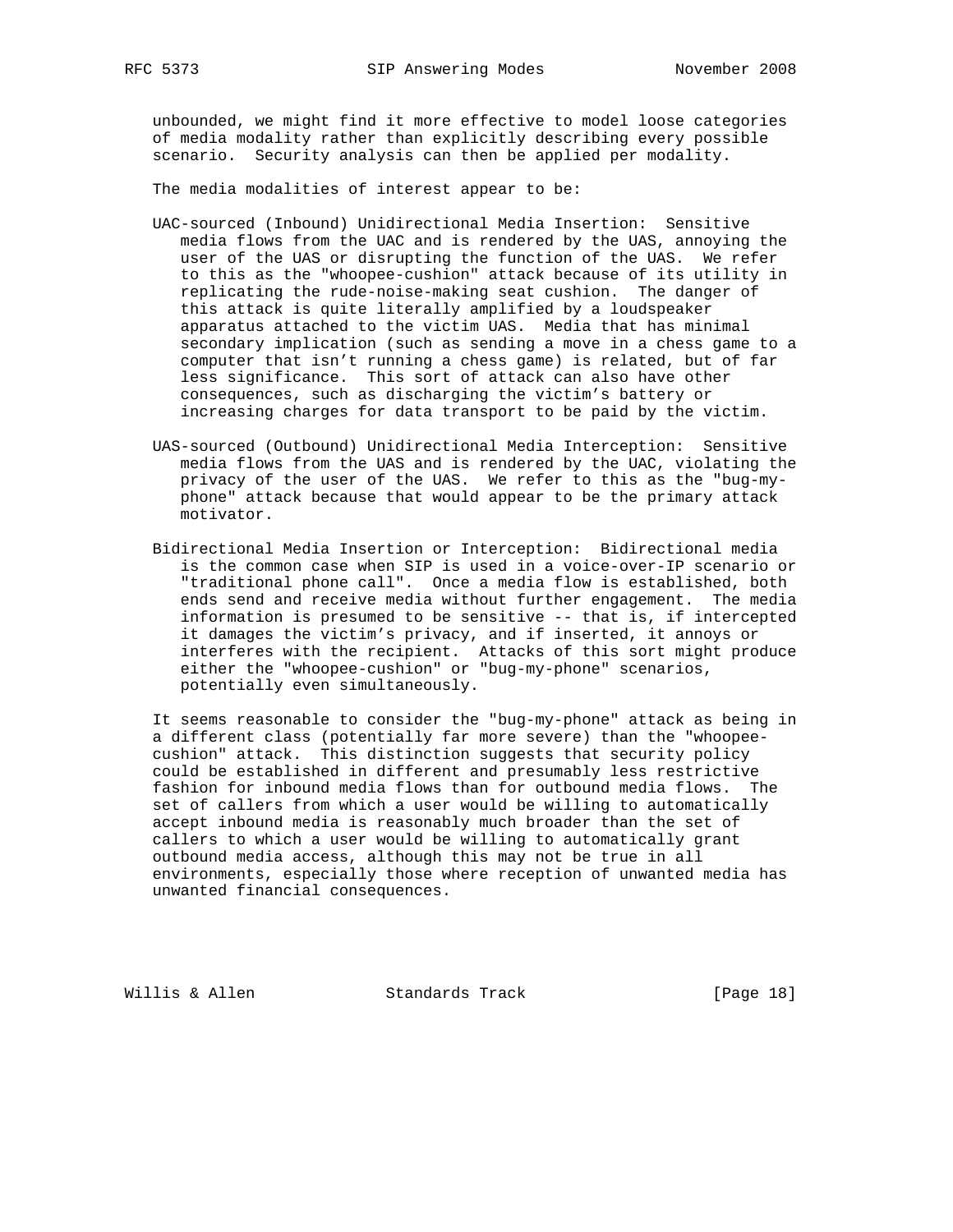For example, assume a UA is designed such that it can be used to receive push-to-talk calls to a loudspeaker, and it can be used as a "baby monitor" (has an open mic and streams received audio to listeners). The policy for activating the push-to-talk loudspeaker would probably need to be reasonably broad (perhaps "all the user's buddies"). However, the policy for the baby monitor would need to be very narrow (perhaps "only the baby's mother") or even completely closed. The minimal policy defined in Section 7.4 explicitly forbids the "baby monitor" functionality.

# 7.2. Application Design Affects Attack Opportunity

 In the most common use cases, the security aspects are somewhat mitigated by design aspects of the application. For example, in traditional telephony, the called party is alerted to the request (the phone rings), no media session is established without the acceptance of the called party (picking up the phone), and the media path is most commonly delivered to a single-user handset. Consequently, this application (although bidirectional) is relatively secure against both media insertion and media interception attacks of the sort enabled by the extensions in this document. The use of policy-free automatic-answering devices (like answering machines) and amplifiers (speakerphones and call-screening devices) weakens this defense.

 In push-to-talk applications, media can be sent from UAC to UAS without user oversight, but no media is sent from the called UAS without user input (the "push" of "push-to-talk"). Consequently, there is no "bug-my-phone" attack opportunity. Further, screening of the UAC by eliminating UAC identities not on some sort of "white list" (often, a buddy list) reduces the threat of "whoopee cushion" attacks (except from one's buddies, of course).

 Similar approaches apply to most applications. Insertion can be controlled (but not eliminated) by combining identity mechanisms with simple authorization policy, and interception can be effectively eliminated by combining strong identity mechanisms with aggressive authorization policy and/or user interaction.

# 7.3. Applying the Analysis

 The extensions described in this document provide mechanisms by which a UAC can request that a UAS not deploy two of the five defensive mechanisms listed below -- user alerting and user acceptance. In order for this not to produce undue risk of insertion attacks or increased risk of interception attacks, we are therefore forced to rely on the remaining defensive mechanisms. This document defines a minimum threshold for satisfactory security. Certainly more

Willis & Allen Standards Track [Page 19]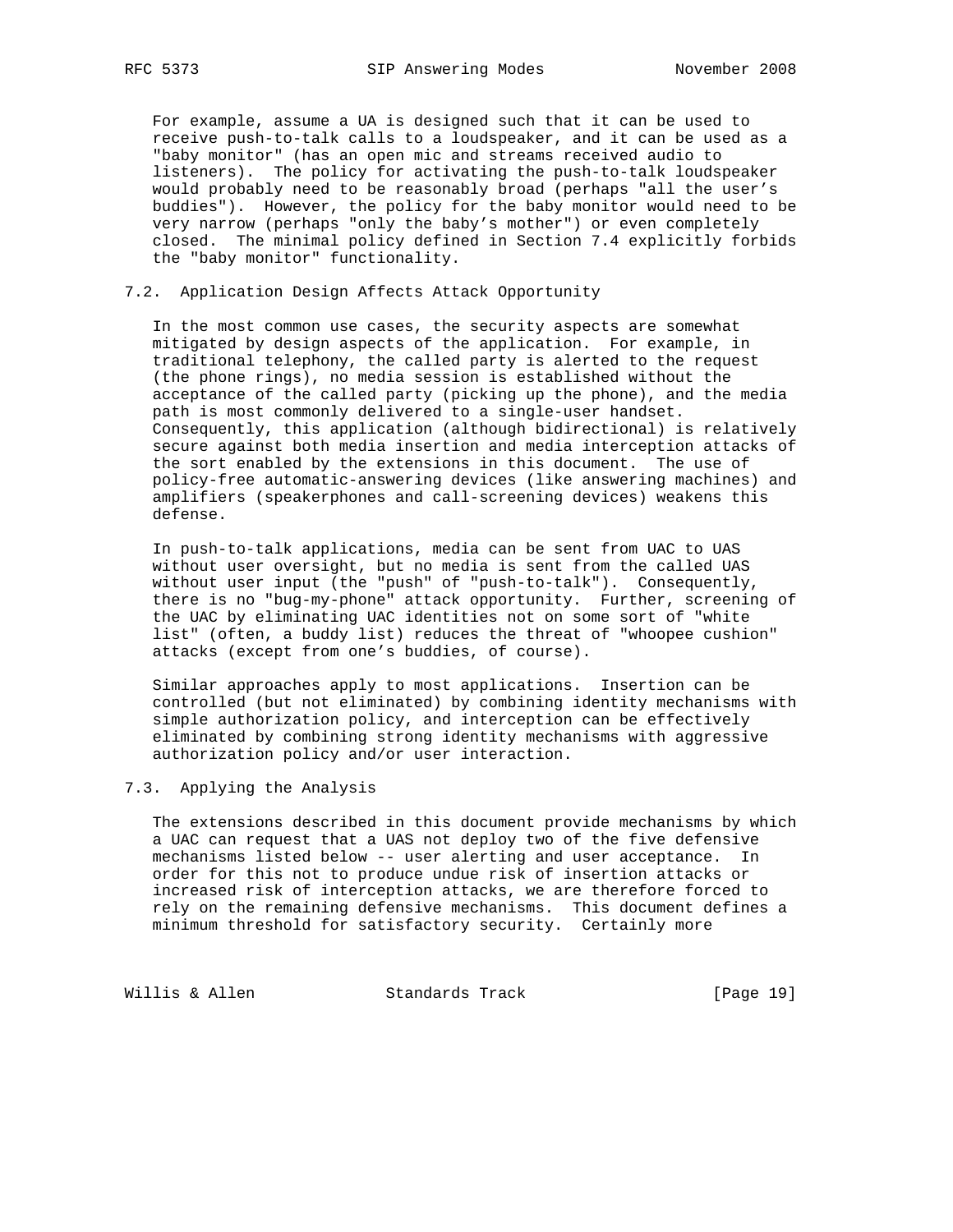restrictive policies might reasonably be used, but any policy less restrictive than the approach described below is very likely to result in significant security issues.

 From the previous discussion of risks, attacks, and vulnerabilities, we can derive five defensive mechanisms available at the application level:

- 1. Identity -- Know who the request came from.
- 2. Alerting -- Let the called user know what's happening. Some applications might use inbound media as an alert.
- 3. Acceptance -- Require called user to make run-time decision. Asking the user to make a run-time decision without alerting the user to the need to make a decision is generally infeasible. This will have implications for possible alerting options that are outside the scope of this document.
- 4. Limit the Input/Output (I/O) -- Turn off loudspeakers or microphone. This could be used to convert a bidirectional media session (very risky, possible "bug my phone") into a unidirectional, inbound-only (less risky, possible "spam" or "rundown", etc.) session while waiting for user acceptance.
- 5. Policy -- Rules about other factors, such as black- and whitelisting based on identity, disallowing acceptance without alerting, etc.

 Since SIP and related work already provide several mechanisms (including SIP Digest Authentication [RFC3261], the SIP Identity mechanism [RFC4474], and the SIP mechanism for asserted identity within private networks [RFC3325], in networks for which it is suitable) for establishing the identity of the originator of a request, we presume that an appropriately selected mechanism is available for UAs implementing the extensions described in this document. In short, UAs implementing these extensions MUST be equipped with and MUST exercise a request-identity mechanism. The analysis below proceeds from an assumption that the identity of the sender of each request is either known or is known to be unknown, and can therefore be considered in related policy considerations. Failure to meet this identity requirement either opens the door to a wide range of attacks or requires operational policy so tight as to make these extensions useless.

Willis & Allen Standards Track [Page 20]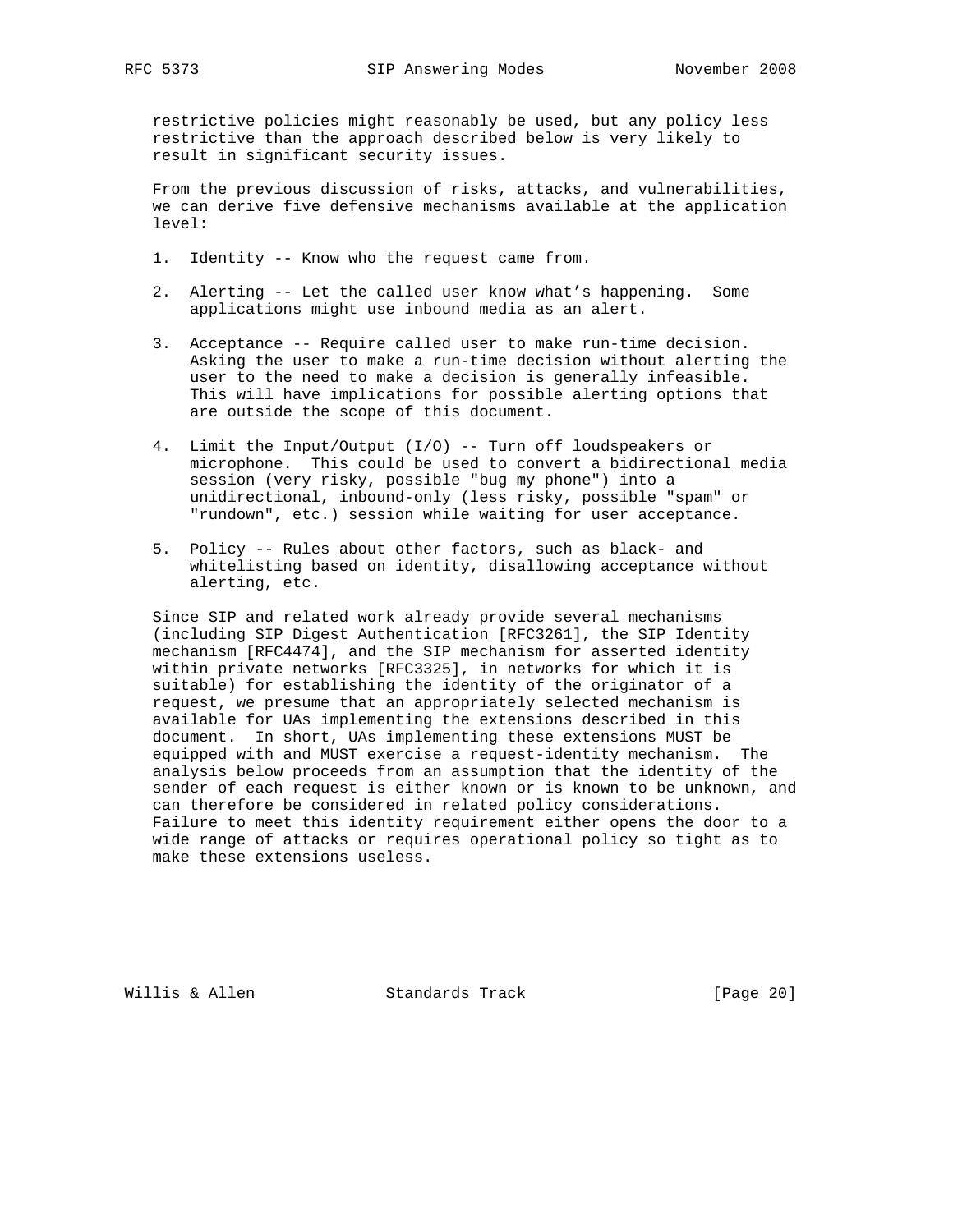We previously established a class distinction between inbound and outbound media flows, and can model bidirectional flows as "worst case" sums of the risks of the other two classes. Given this distinction, it seems reasonable to provide separate directionality policy classes for:

- 1. Inbound media flows.
- 2. Outbound media flows.

 For each directionality policy class, we can divide the set of request identities into three classes:

- 1. Identities explicitly authorized for the class.
- 2. Identities explicitly denied for the class.
- 3. Identities for which we have no explicit policy and need the user to make a decision.

 Note that not all combinations of policies possible in this decomposition are generally useful. Specifically, a policy of "inbound media denied, outbound media allowed" equates to a "bug my phone" attack, and is disallowed by the minimal policy of Section 7.4, which as written excludes all cases of "Outbound media explicitly authorized".

7.4. Minimal Policy Requirement

 User agents implementing this specification SHOULD NOT establish a session providing inbound media without explicit user acceptance where the requesting user is unknown, or is known and has not been granted authorization for such a session. This requirement is intended to prevent "SPAM broadcast" attacks where unexpected and unwanted media is played out at a UAS .

 User agents implementing this specification MUST NOT establish a session providing outbound or bidirectional media sourced from the user agent without explicit user acceptance. Loopback media used for connectivity testing is not constrained by this requirement. This requirement is intended to assure that this extension can not be used to turn a UAS into a remote-controlled microphone (or "bug") without the knowledge of its user. Since SIP allows for a session to be initially established with inbound-only media and then transitioned (via re-INVITE or UPDATE) to an outbound or bidirectional session,

Willis & Allen Standards Track [Page 21]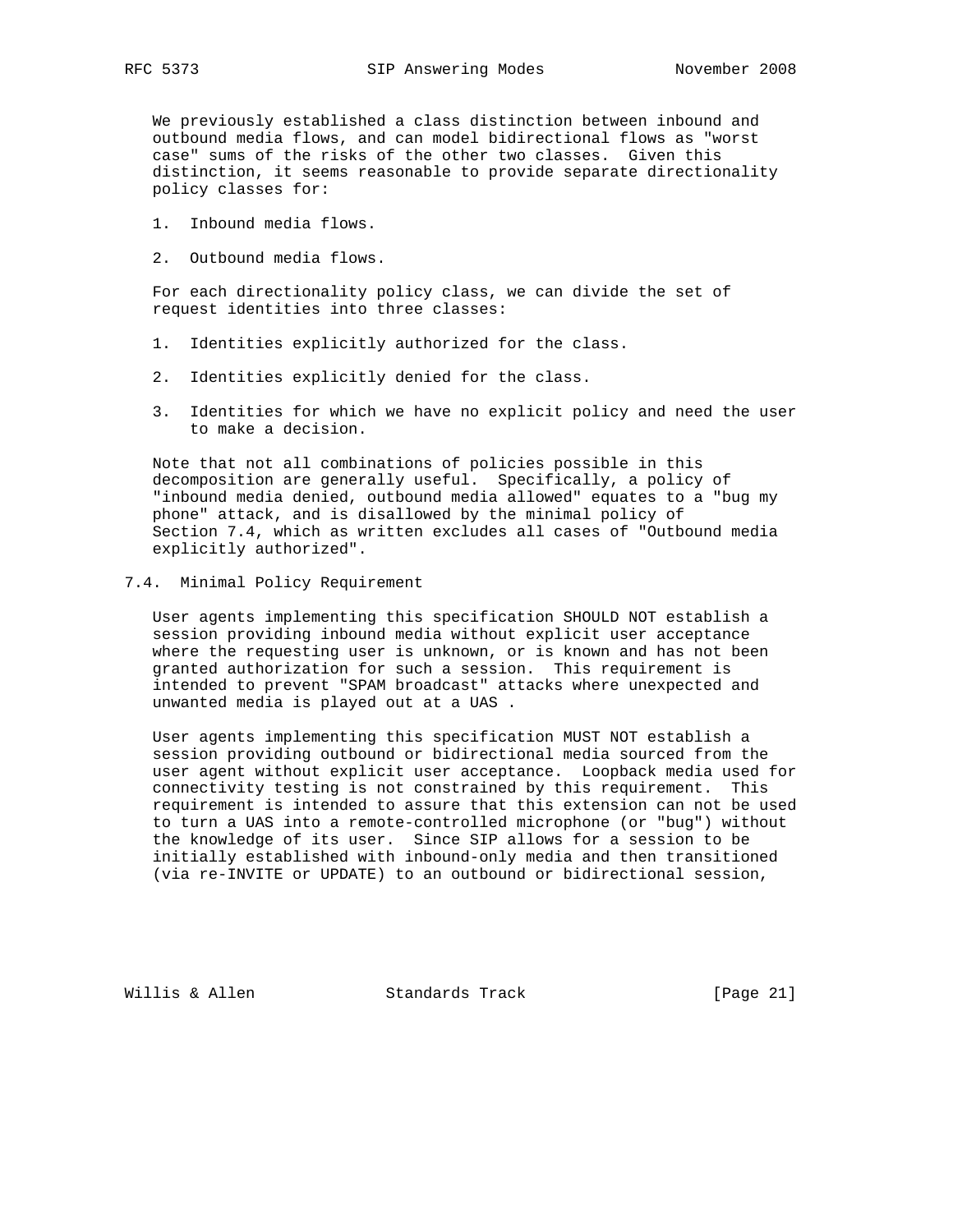enforcing this policy requires dialog-stateful inspection in the SIP UAS. In other words, if a session was initiated with automatic answering, the UAS MUST NOT transition to a mode that sends outbound media without explicit acceptance by the user of the UAS.

- 8. IANA Considerations
- 8.1. Registration of Header Fields

 This document defines new SIP header fields named "Answer-Mode" and "Priv-Answer-Mode".

 The following rows have been added to the "Header Fields" section of the SIP parameter registry:

| Header Name                     | Compact Form   Reference |                        |
|---------------------------------|--------------------------|------------------------|
| Answer-Mode<br>Priv-Answer-Mode |                          | [REC5373]<br>[REC5373] |

#### 8.2. Registration of Header Field Parameters

 This document defines parameters for the header fields defined in the preceding section. The header fields "Answer-Mode" and "Priv-Answer- Mode" can take the values "Manual" or "Auto".

 The following rows have been added to the "Header Field Parameters and Parameter Values" section of the SIP parameter registry:

| Header Field     |         | Parameter Name   Predefined Values   Reference |           |
|------------------|---------|------------------------------------------------|-----------|
| Answer-Mode      | require | No                                             | [RFC5373] |
| Priv-Answer-Mode | require | Nο                                             | [RFC5373] |

#### 8.3. Registration of SIP Option Tags

This document defines the SIP option tag "answermode".

 The following row has been added to the "Option Tags" section of the SIP Parameter Registry:

Willis & Allen Standards Track [Page 22]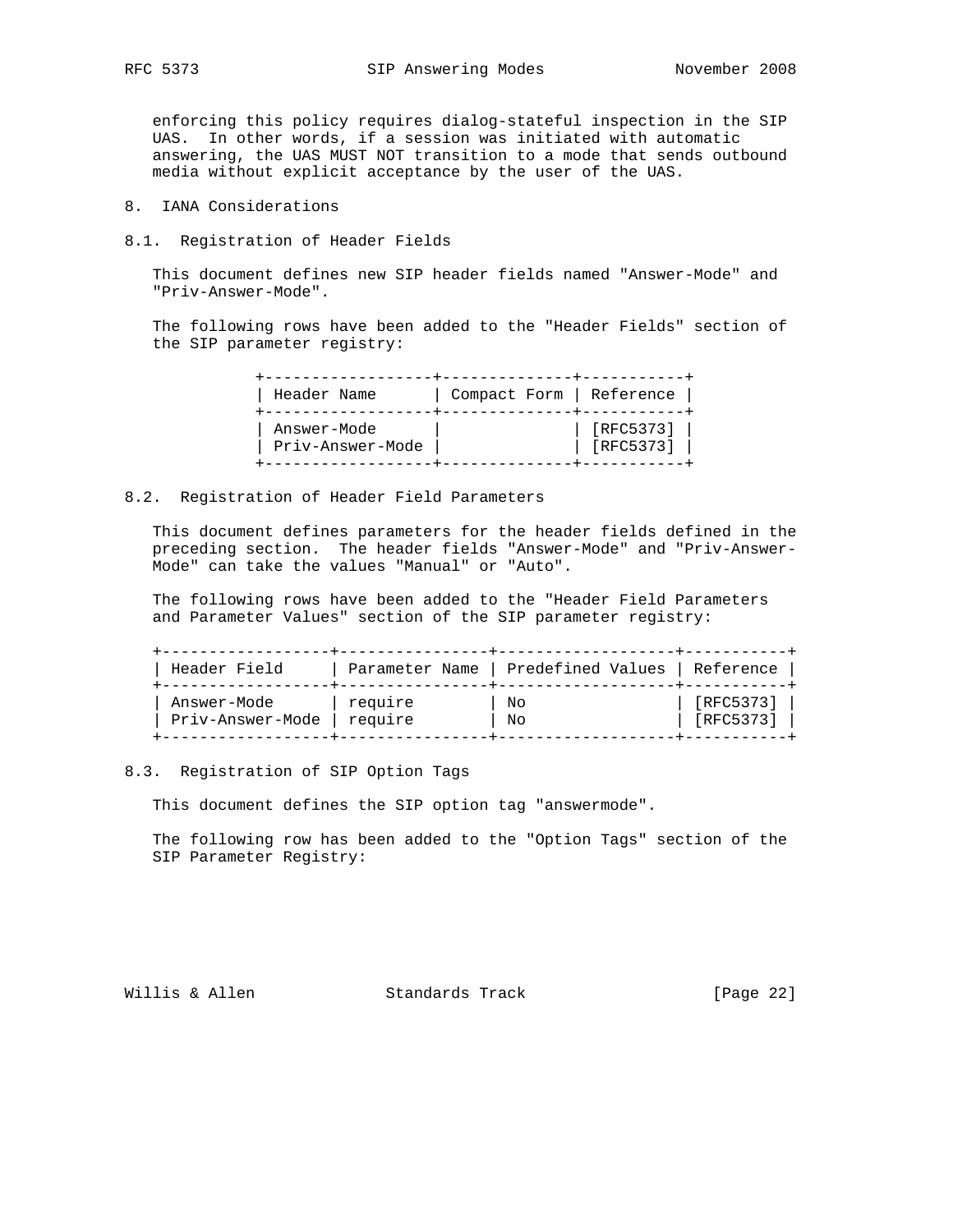| Name       | Description                                                                                                                                              | Reference |
|------------|----------------------------------------------------------------------------------------------------------------------------------------------------------|-----------|
| answermode | This option tag is for support of the<br>Answer-Mode and Priv-Answer-Mode<br>extensions used to negotiate automatic<br>or manual answering of a request. | [RFC5373] |

#### 9. Acknowledgements

 This document draws requirements and a large part of its methodology from the work of the Open Mobile Alliance, and specifically from a document by Andrew Allen, Jan Holm, and Tom Hallin.

 The editor would also like to recognize the contributions of David Oran and others who argued on the SIPPING mailing list and at the OMA ad-hoc meeting at IETF 62 that the underlying ideas of the above document were broadly applicable to the SIP community, and that the concepts of alerting and answering should be clearly delineated. Further, the security review provided by Sandy Murphy and the gen-art review by Suresh Krishnan were very helpful in improving the quality of this document.

# 10. References

- 10.1. Normative References
	- [RFC2119] Bradner, S., "Key words for use in RFCs to Indicate Requirement Levels", BCP 14, RFC 2119, March 1997.
	- [RFC3261] Rosenberg, J., Schulzrinne, H., Camarillo, G., Johnston, A., Peterson, J., Sparks, R., Handley, M., and E. Schooler, "SIP: Session Initiation Protocol", RFC 3261, June 2002.
	- [RFC3840] Rosenberg, J., Schulzrinne, H., and P. Kyzivat, "Indicating User Agent Capabilities in the Session Initiation Protocol (SIP)", RFC 3840, August 2004.
	- [RFC3841] Rosenberg, J., Schulzrinne, H., and P. Kyzivat, "Caller Preferences for the Session Initiation Protocol (SIP)", RFC 3841, August 2004.
	- [RFC4474] Peterson, J. and C. Jennings, "Enhancements for Authenticated Identity Management in the Session Initiation Protocol (SIP)", RFC 4474, August 2006.

Willis & Allen Standards Track [Page 23]